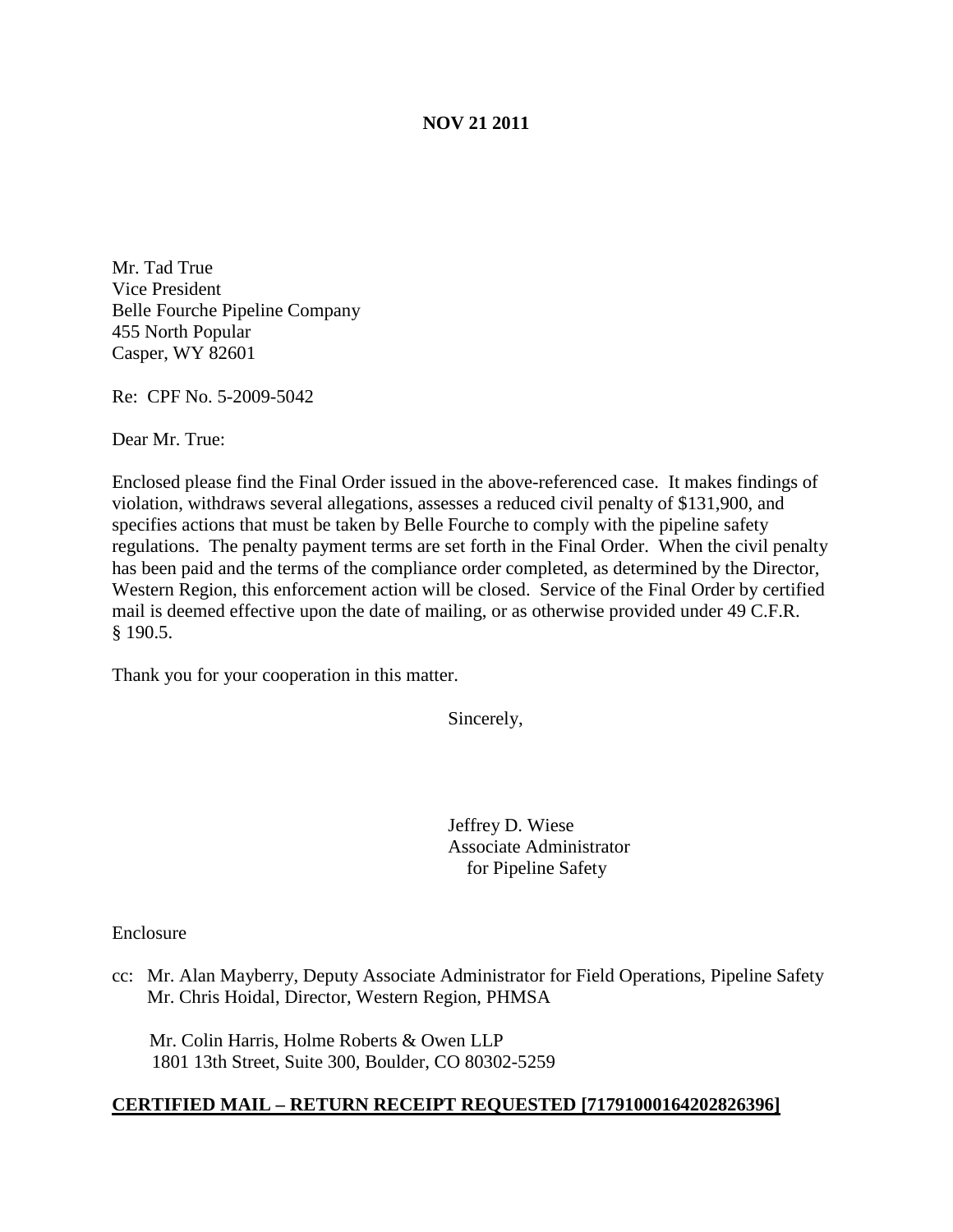## **U.S. DEPARTMENT OF TRANSPORTATION PIPELINE AND HAZARDOUS MATERIALS SAFETY ADMINISTRATION OFFICE OF PIPELINE SAFETY WASHINGTON, D.C. 20590**

**)**

**)**

**)**

**In the Matter of )**

**Belle Fourche Pipeline Company, ) CPF No. 5-2009-5042**

**\_\_\_\_\_\_\_\_\_\_\_\_\_\_\_\_\_\_\_\_\_\_\_\_\_\_\_\_\_\_\_\_\_\_\_\_**

**\_\_\_\_\_\_\_\_\_\_\_\_\_\_\_\_\_\_\_\_\_\_\_\_\_\_\_\_\_\_\_\_\_\_\_\_)**

**Respondent. )**

# **FINAL ORDER**

On August 24 through 28, 2008, pursuant to 49 U.S.C. § 60117, a representative of the Pipeline and Hazardous Materials Safety Administration (PHMSA), Office of Pipeline Safety (OPS), conducted an on-site pipeline safety inspection of the facilities and records of Belle Fourche Pipeline Company (BFPL or Respondent) in Casper, Wyoming. Belle Fourche operates approximately 600 miles of pipeline in Montana, North Dakota, and Wyoming transporting crude oil and refined petroleum products.<sup>[1](#page-1-0)</sup>

As a result of the inspection, the Director, Western Region, PHMSA (Director), issued to Respondent, by letter dated December 30, 2009, a Notice of Probable Violation, Proposed Civil Penalty, and Proposed Compliance Order (Notice). In accordance with 49 C.F.R. § 190.207, the Notice proposed finding that Respondent had committed 13 violations of 49 C.F.R. Part 195 and proposed a civil penalty of \$221,200 for the alleged violations. The Notice also proposed to order that Respondent take certain measures to correct the alleged violations.

BFPL responded to the Notice by letters dated February 19 and August 30, 2010 (collectively, Response). The company contested several of the allegations and requested a hearing. In accordance with 49 C.F.R. § 190.211, a hearing was held on September 9, 2010, in Lakewood, Colorado, with an attorney from the Office of Chief Counsel, PHMSA, presiding. After the hearing, Respondent provided additional written material for the record by letter dated October 11, 2010 (Brief).

# **FINDINGS OF VIOLATION**

The Notice alleged that Respondent committed violations of 49 C.F.R. Part 195, as follows:

**Item 1:** The Notice alleged that Respondent violated 49 C.F.R. § 195.402(a), which states:

<span id="page-1-0"></span> $\frac{1}{1}$  $1$  This information is reported by Respondent pursuant to 49 C.F.R. § 195.49.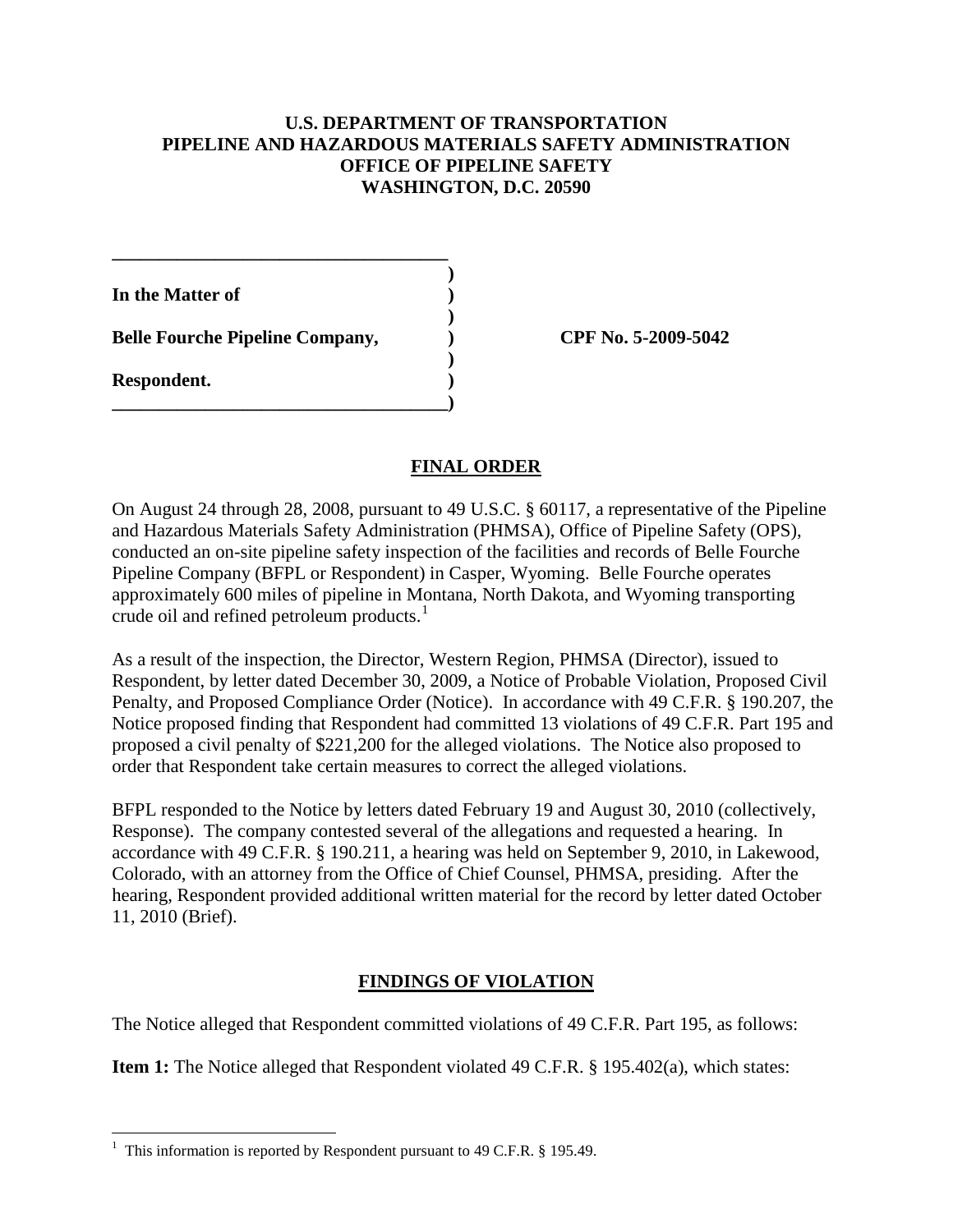### **§ 195.402 Procedural manual for operations, maintenance, and emergencies.**

(a) *General.* Each operator shall prepare and follow for each pipeline system a manual of written procedures for conducting normal operations and maintenance activities and handling abnormal operations and emergencies. This manual shall be reviewed at intervals not exceeding 15 months, but at least once each calendar year, and appropriate changes made as necessary to insure that the manual is effective. This manual shall be prepared before initial operations of a pipeline system commence, and appropriate parts shall be kept at locations where operations and maintenance activities are conducted.

The Notice alleged that Respondent violated  $\S$  195.402(a) by failing to review or revise its operations and maintenance (O&M) manual at least once each calendar year from 2005 to 2008. BFPL's O&M manual obtained during the PHMSA inspection in August 2008 was dated February 2005 and stamped "Rev. 1.0," suggesting the company had not revised the document since 2005. Respondent's compliance coordinator stated during the inspection that BFPL had not reviewed or revised the O&M manual since  $2005.<sup>2</sup>$  $2005.<sup>2</sup>$ 

At the hearing, Respondent explained that the revision number and date on the O&M manual were oversights and that statements by the employee during the agency's inspection were misinformed and erroneous. Respondent presented a witness who testified that he had personally performed annual reviews of BFPL's O&M manual in accordance with § 195.402(a) since 2006. Respondent also introduced completed "Revision Request Forms," which show that annual reviews were performed, and as a result of those reviews, that certain determinations were made to revise the procedures.<sup>[3](#page-2-1)</sup>

The Director stated at the hearing that he recommended withdrawing Item 1 based on the company's assertions and submissions. For this reason, Respondent provided no additional information regarding Item 1 in its post-hearing Brief.<sup>[4](#page-2-2)</sup>

After considering all of the evidence and the explanation provided by BFPL that the company conducted annual reviews and made revisions to its O&M manual during the period in question, the Director has recommended this allegation of violation be withdrawn. Accordingly, I am withdrawing this allegation of violation.

**Item 2:** The Notice alleged that Respondent violated 49 C.F.R. § 195.402(a) and (c)(12), which state:

## **§ 195.402 Procedural manual for operations, maintenance, and emergencies.**

(a) *General.* Each operator shall prepare and follow for each pipeline system a manual of written procedures for conducting normal operations

<span id="page-2-0"></span> $\frac{1}{2}$  $2$  Violation Report at 3.

<span id="page-2-1"></span><sup>&</sup>lt;sup>3</sup> Respondent Hearing Exhibit 11.

<span id="page-2-2"></span><sup>4</sup> Brief at 2.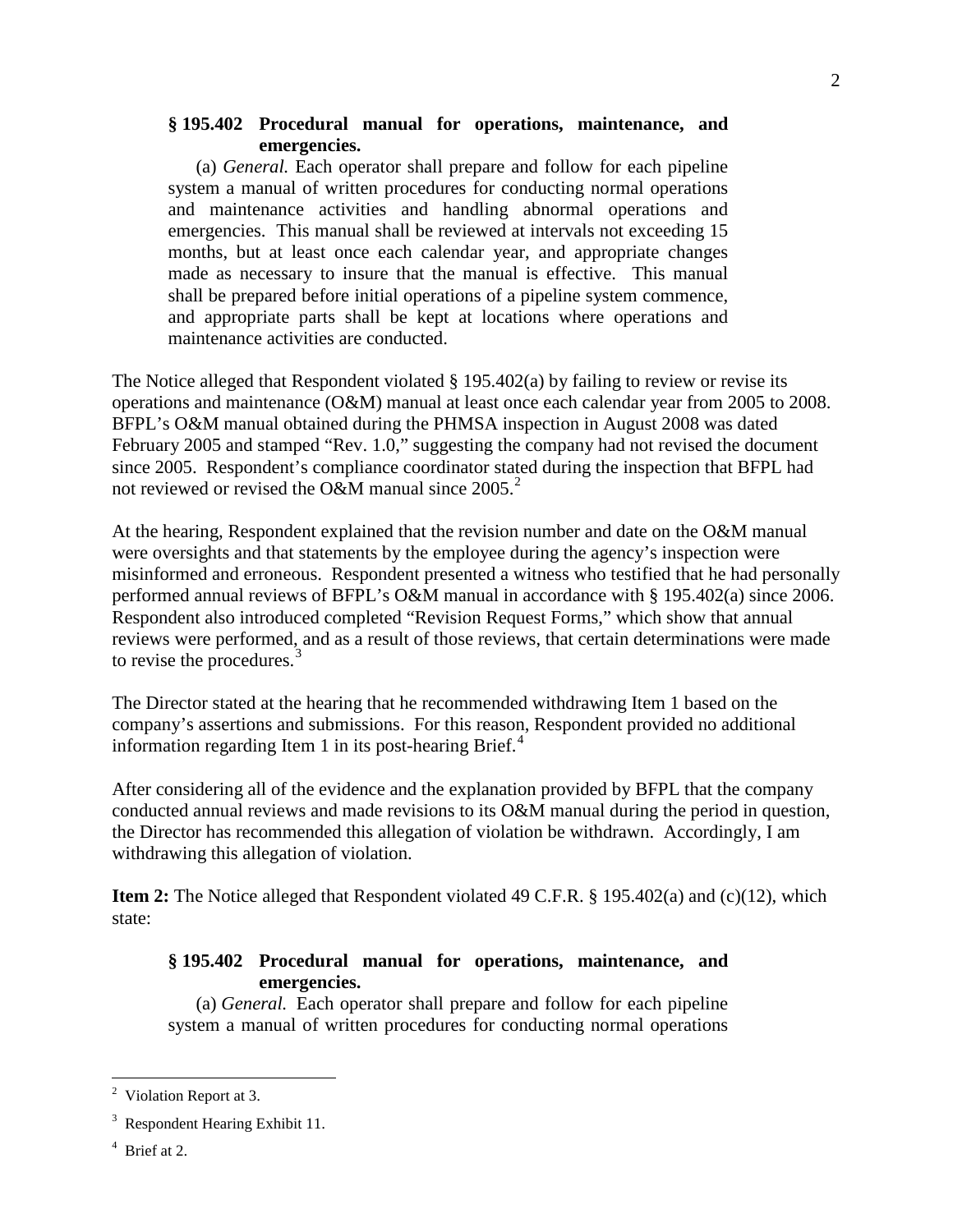and maintenance activities and handling abnormal operations and emergencies . . . .

(c) *Maintenance and normal operations.* The manual required by paragraph (a) of this section must include procedures for the following to provide safety during maintenance and normal operations: . . .

(12) Establishing and maintaining liaison with fire, police, and other appropriate public officials to learn the responsibility and resources of each government organization that may respond to a hazardous liquid or carbon dioxide pipeline emergency and acquaint the officials with the operator's ability in responding to a hazardous liquid or carbon dioxide pipeline emergency and means of communication.

The Notice alleged that Respondent violated § 195.402(a) and (c)(12) by failing to follow the company's written procedures for liaison with fire, police, and other appropriate public officials. Specifically, the Notice alleged that BFPL's written procedures for public awareness required the compilation of certain data, including the names, addresses, and phone numbers of local emergency officials who would respond to a hazardous liquid pipeline emergency. During the inspection, Respondent had no documentation that it had collected such data and performed the required liaison activities. The Notice further alleged that BFPL had previously been issued a warning for this issue. [5](#page-3-0)

The evidence in the record includes the portion of Respondent's O&M manual requiring the company to "Compile data (Organizations, names of contact personnel, phone no's (emergency and regular No's), and addresses of all Emergency Officials within the vicinity (area of jurisdiction) of the pipeline route or facility[*sic*]."[6](#page-3-1)

At the hearing and in its Brief, Respondent did not contest the allegation of violation, but provided information to demonstrate that the company has now prepared a list of all the relevant police and fire departments, county emergency managers, and public officials in order to maintain liaison. Respondent said that it has also become a member of the relevant state pipeline associations, which affords the company an opportunity to maintain liaison with required emergency responders and public officials.

After considering all of the evidence, I find that Respondent violated 49 C.F.R. § 195.402(a) and (c)(12) by failing to follow its written procedures for establishing and maintaining liaison with fire, police, and other appropriate public officials.

**Item 3:** The Notice alleged that Respondent violated 49 C.F.R. § 195.402(a) and (c)(13), which state:

### **§ 195.402 Procedural manual for operations, maintenance, and emergencies.**

(a) *General.* Each operator shall prepare and follow for each pipeline system a manual of written procedures for conducting normal operations

<span id="page-3-0"></span> <sup>5</sup> *In the Matter of Belle Fourche Pipeline Co.*, Final Order, CPF No. 5-2007-5002, at 5, 2008 WL 1981035 (Apr. 28, 2008).

<span id="page-3-1"></span><sup>6</sup> Violation Report, Exhibit B.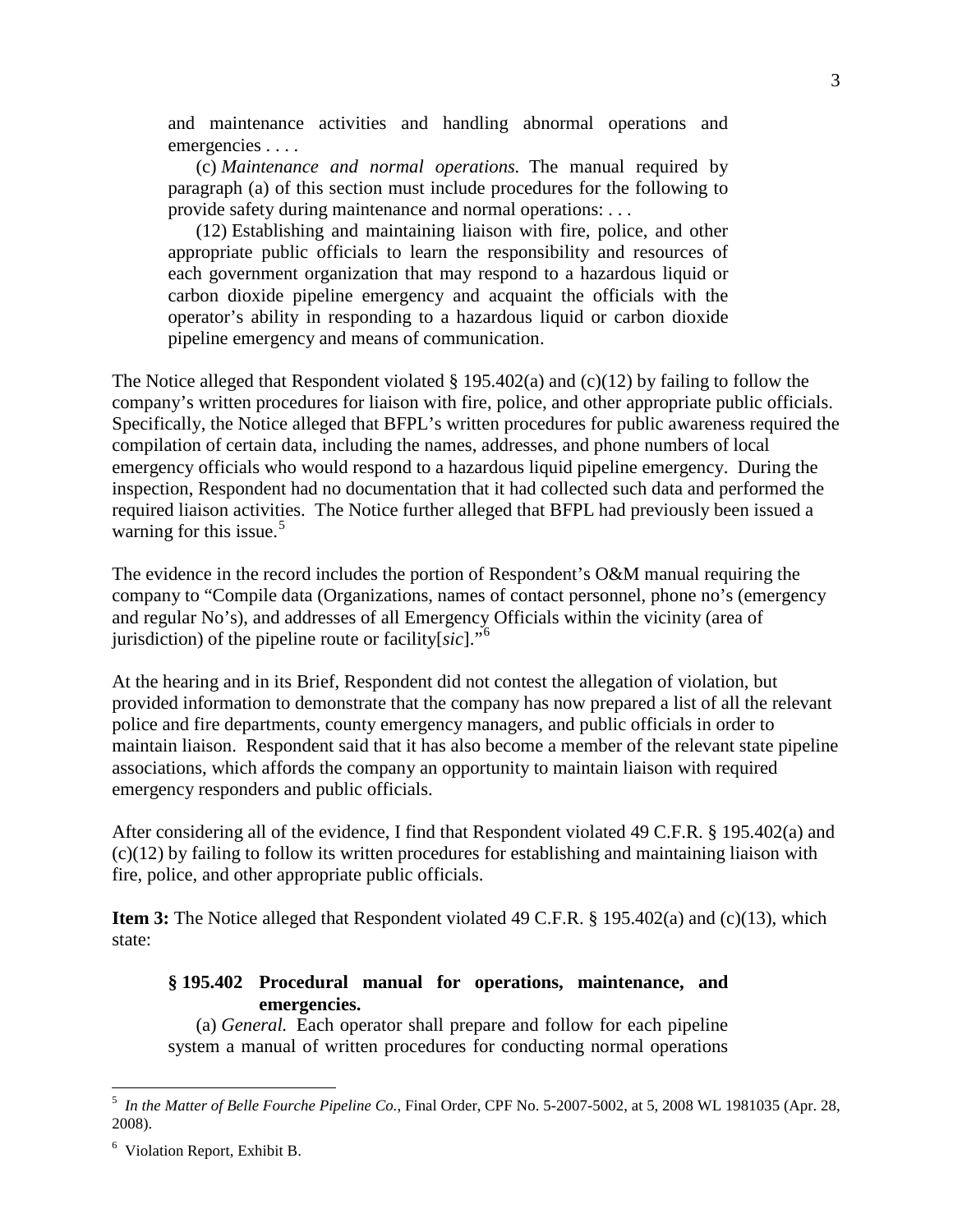and maintenance activities and handling abnormal operations and emergencies . . . .

(c) *Maintenance and normal operations.* The manual required by paragraph (a) of this section must include procedures for the following to provide safety during maintenance and normal operations: . . .

(13) Periodically reviewing the work done by operator personnel to determine the effectiveness of the procedures used in normal operation and maintenance and taking corrective action where deficiencies are found.

The Notice alleged that Respondent violated § 195.402(a) and (c)(13) by failing to follow the company's written procedures for reviewing the work done by personnel to determine the effectiveness of O&M procedures and to take corrective action to address deficiencies. Specifically, the Notice alleged that Section 3.8 of BFPL's O&M manual required the company to periodically review the work done by personnel, but at the time of the inspection, Respondent had no records that such reviews had ever been conducted.

The evidence in the record includes Section 3.8 of BFPL's O&M procedures, which provides that Respondent will "review the performance of personnel and the contents of this manual at intervals not to exceed 15 months, but at least once each calendar year, to ensure the effectiveness of this manual."<sup>[7](#page-4-0)</sup> The Violation Report also notes that BFPL's compliance coordinator stated that he did not think there had ever been a formal review of personnel work to determine the effectiveness of the O&M procedures. $8$ 

In its Response, Respondent stated that it believed field employees had conducted the required reviews, although the company had not yet located any specific record of such reviews. At the hearing, Respondent presented a witness who testified that he had performed periodic review of work done by personnel as part of the company's operator qualification (OQ) program. During that process, the witness explained, employees were trained to perform certain tasks, and once qualified, would then be observed performing the task. If any issues arose during their performance of such tasks, including deficiencies in the procedures themselves, the company would take corrective action to change the procedures accordingly.

BFPL also introduced into evidence an affidavit by the same witness, who attested as follows:

I have periodically reviewed the work performed by Belle Fourche Pipeline Company employees to determine the effectiveness of the procedures found in the O&M Manual. In compliance with 49 C.F.R. § 195.402(c)(13), I interact with the employees and advise them on their performance on a day to day basis, and assure that corrective action is taken when necessary.

<span id="page-4-0"></span><sup>-&</sup>lt;br>7  $\frac{7}{7}$  Violation Report, Exhibit C.

<span id="page-4-1"></span><sup>&</sup>lt;sup>8</sup> Violation Report at 6.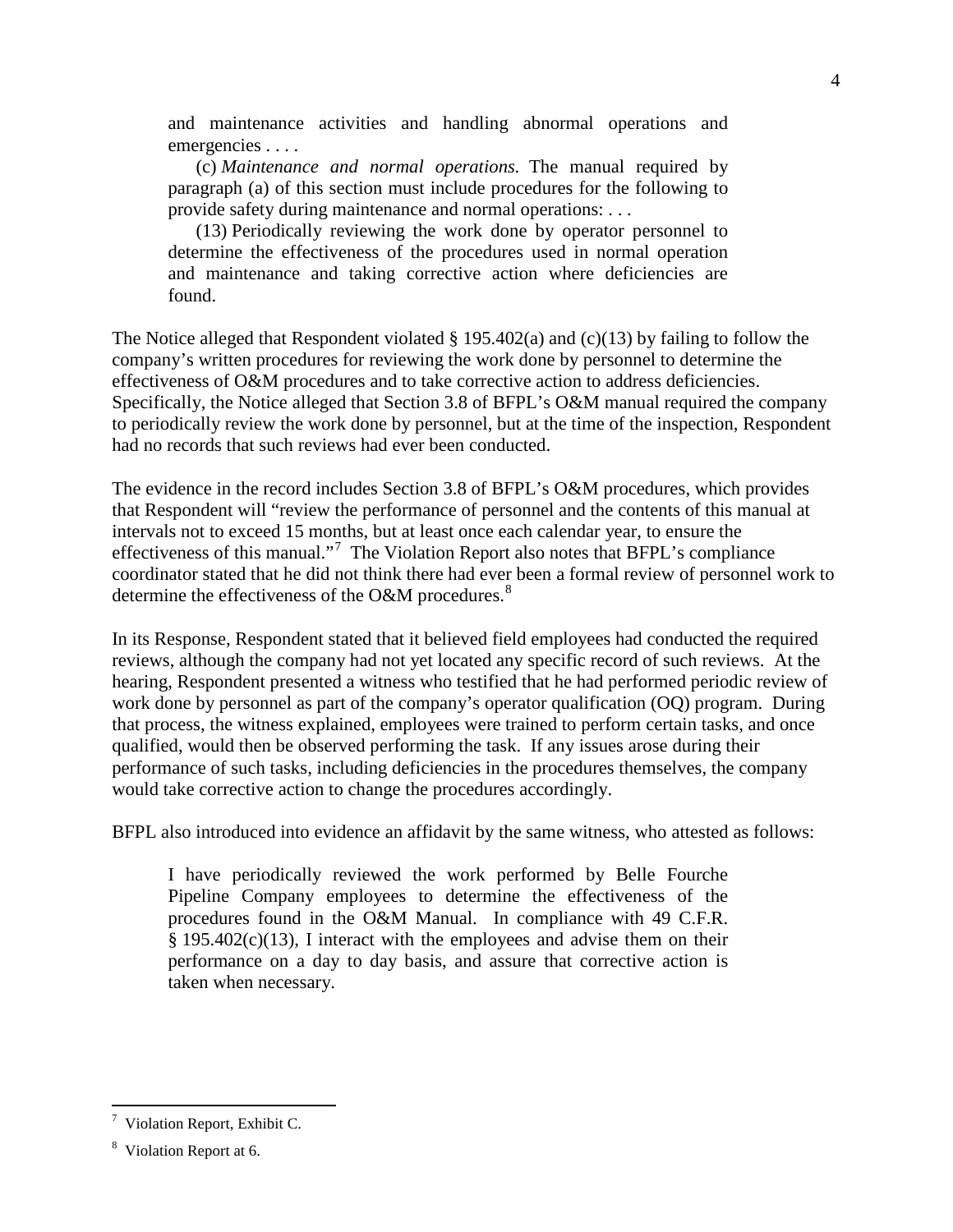During the hearing, the Director recommended withdrawing Item 3 based on the company's assertions and submissions at the hearing. For this reason, Respondent provided no additional information regarding Item  $3$  in its post-hearing Brief.<sup>[9](#page-5-0)</sup>

After considering the evidence and the explanation provided by BFPL that the company followed its procedures, the Director has recommended this allegation of violation be withdrawn. Accordingly, I am withdrawing this allegation of violation.

**Item 4:** The Notice alleged that Respondent violated 49 C.F.R. § 195.404(b)(1), which states:

### **§ 195.404 Maps and records.**

 $(a) \ldots$ .

(b) Each operator shall maintain for at least 3 years daily operating records that indicate—

(1) The discharge pressure at each pump station; . . .

The Notice alleged that Respondent violated  $\S 195.404(b)(1)$  by failing to maintain daily discharge pressure records at the Guernsey Pump Station for at least 3 years. The Notice further alleged the company did not have a pressure recording device at that pump station. Included in the record as evidence of the violation is a photograph of the Fort Laramie pipeline and pump at Guernsey Station, showing an absence of either a pressure recording chart or related instrumentation for recording the discharge pressure of the pump.<sup>10</sup> The Violation Report also noted that Respondent's Guernsey Station manager told the inspector that the company did not have any pressure records for its Fort Laramie pipeline.<sup>[11](#page-5-2)</sup>

At the hearing and in its Brief, Respondent contended that the regulation does not require the company to install or use a pressure recording device at its pump station. Rather, BFPL argued that the regulation only requires operators to maintain daily records of discharge pressure if the company collects such information.<sup>[12](#page-5-3)</sup> BFPL explained that since it does not collect daily pressure information for the Guernsey station, the company did not violate § 195.404(b)(1) by not maintaining daily discharge pressure records. Respondent also explained that the pump at Guernsey station is insufficient to exceed maximum operating pressure (MOP) during normal or abnormal operations, and that the operator had previously determined that the discharge pressure could only reach 182 pounds per square in gauge (psig), less than 20% SMYS, based on the pump curves.<sup>[13](#page-5-4)</sup> The company had concluded that it did not need a pressure recording device because there was no risk of overpressure.

Section 195.404(b)(1) requires that operators maintain "daily operating records that indicate . . . [t]he discharge pressure *at each pump station*."[14](#page-5-5) The regulation does not contain any

<span id="page-5-0"></span><sup>-&</sup>lt;br>9 <sup>9</sup> Brief at 4.

<span id="page-5-1"></span><sup>&</sup>lt;sup>10</sup> Violation Report, Exhibit D.

<span id="page-5-2"></span> $11$  Violation Report at 7.

<span id="page-5-3"></span> $12$  Brief at 5.

<span id="page-5-4"></span><sup>&</sup>lt;sup>13</sup> A pump curve is a graphical description of a centrifugal pump's performance, that is the pump head (or pressure) versus the flow rate, expressed in feet of head (or feet of water) units. One foot of "head" equates to approximately 0.433 psig of "pressure." BFPL submitted for the record the pump curve. Respondent Hearing Exhibit 15.

<span id="page-5-5"></span> $14$  (emphasis added).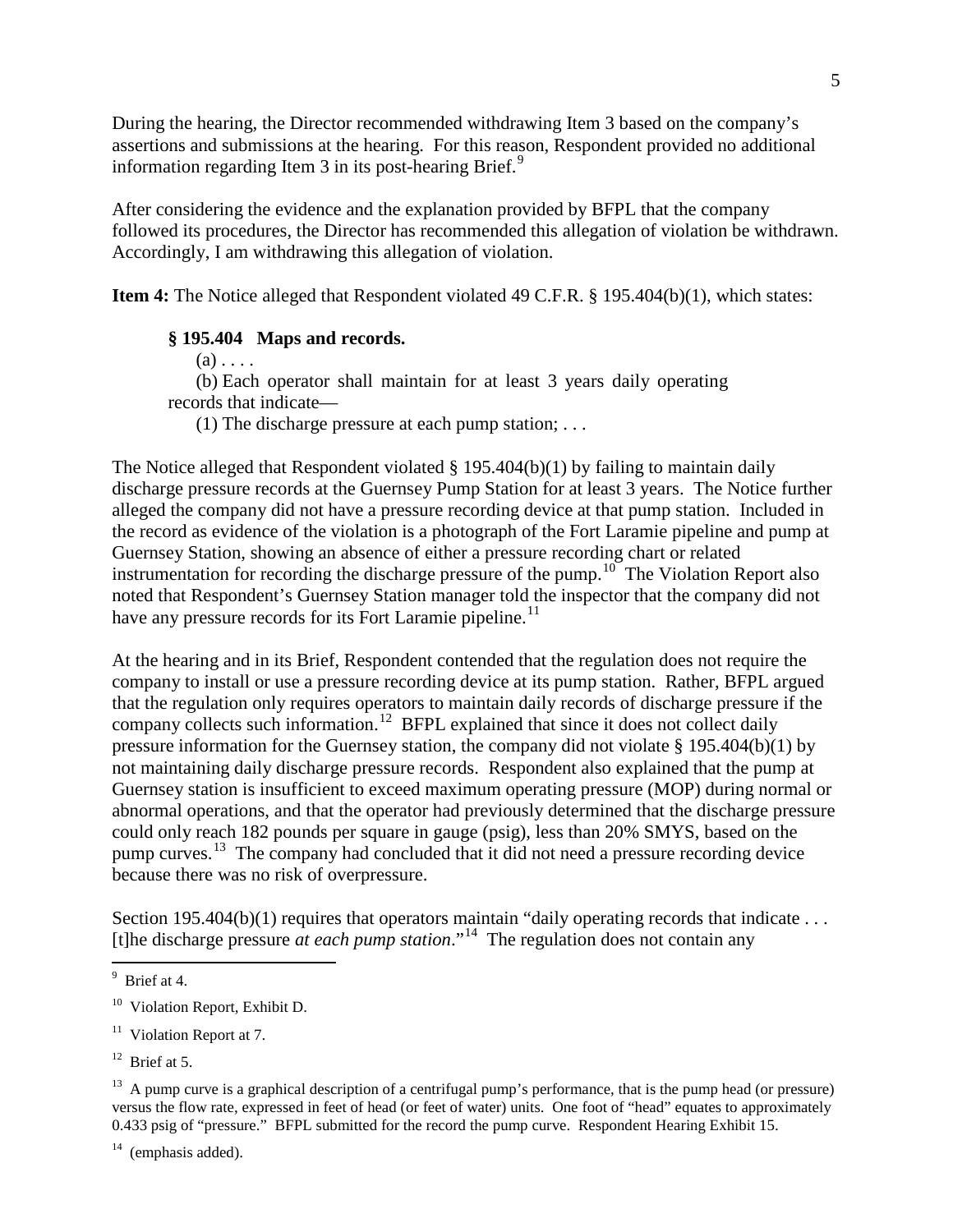exemptions for pumps that will not exceed MOP, or for pumps that do not have recording devices installed. Respondent has therefore suggested an interpretation of § 195.404(b)(1) that is not supported by the language of the rule. Under the regulation, BFPL must have the means to record the discharge pressure at each pump station and must maintain daily records of that information, regardless of the particular characteristics of the pump station. The evidence demonstrates that BFPL did not maintain daily discharge pressure records at the Guernsey Pump Station for at least 3 years.

Accordingly, after considering all of the evidence, I find that Respondent violated 49 C.F.R. § 195.404(b)(1) by failing to maintain daily discharge pressure records at the Guernsey Pump Station for at least 3 years.

**Item 5:** The Notice alleged that Respondent violated 49 C.F.R. § 195.404(c)(3), which states:

#### **§ 195.404 Maps and records.**

 $(a) \ldots$ .

(c) Each operator shall maintain the following records for the periods specified . . .

(3) A record of each inspection and test required by this subpart shall be maintained for at least 2 years or until the next inspection or test is performed, whichever is longer.

The Notice alleged that Respondent violated  $\S 195.404(c)(3)$  by failing to maintain records of a breakout tank inspection until the next inspection. Specifically, the Notice alleged that BFPL's tank data sheets indicated that it performed an API Standard 653 out-of-service internal inspection of the Sussex breakout tank in 2001, and had not yet performed the next internal inspection. The Notice further alleged that the company did not have any records from the 2001 internal inspection required to be maintained pursuant to  $\S 195.404(c)(3)$ . The evidence in the record of the violation includes BFPL's tank data sheet showing that an internal inspection of the Sussex Breakout Tank was conducted in June 2001.

In its Response, BFPL explained that while it did perform some work on the breakout tank in 2001, it did not perform an API Standard 653 internal inspection and therefore did not maintain a record of the work. At the hearing, Respondent presented testimony from its Area Supervisor responsible for operations of the tank in 2001 who testified that the company did not perform an API Standard 653 internal inspection in 2001. The witness stated that the record cited in the Notice, which was the basis for the allegation, was actually an error, created years after 2001 as an intended summary of historical inspections. The company further explained that the tank had just been installed in 1997, and therefore it would not have been reasonable for the company to perform such an in-depth internal inspection after only 4-5 years when the interval for such inspections can be up to 20 years under the API Standard.

After considering all of the evidence in the record, I find the evidence demonstrates that it was more likely that BFPL did not perform an API Standard 653 internal inspection in 2001 and that the company's record provided to PHMSA during the inspection was in error. Of particular relevance is that the tank in question was constructed in 1997 and would not have been due for an API Standard 653 internal inspection in 2001. Given the BFPL employee's sworn testimony that no such inspection occurred in 2001, and that the entry was in error, I find the evidence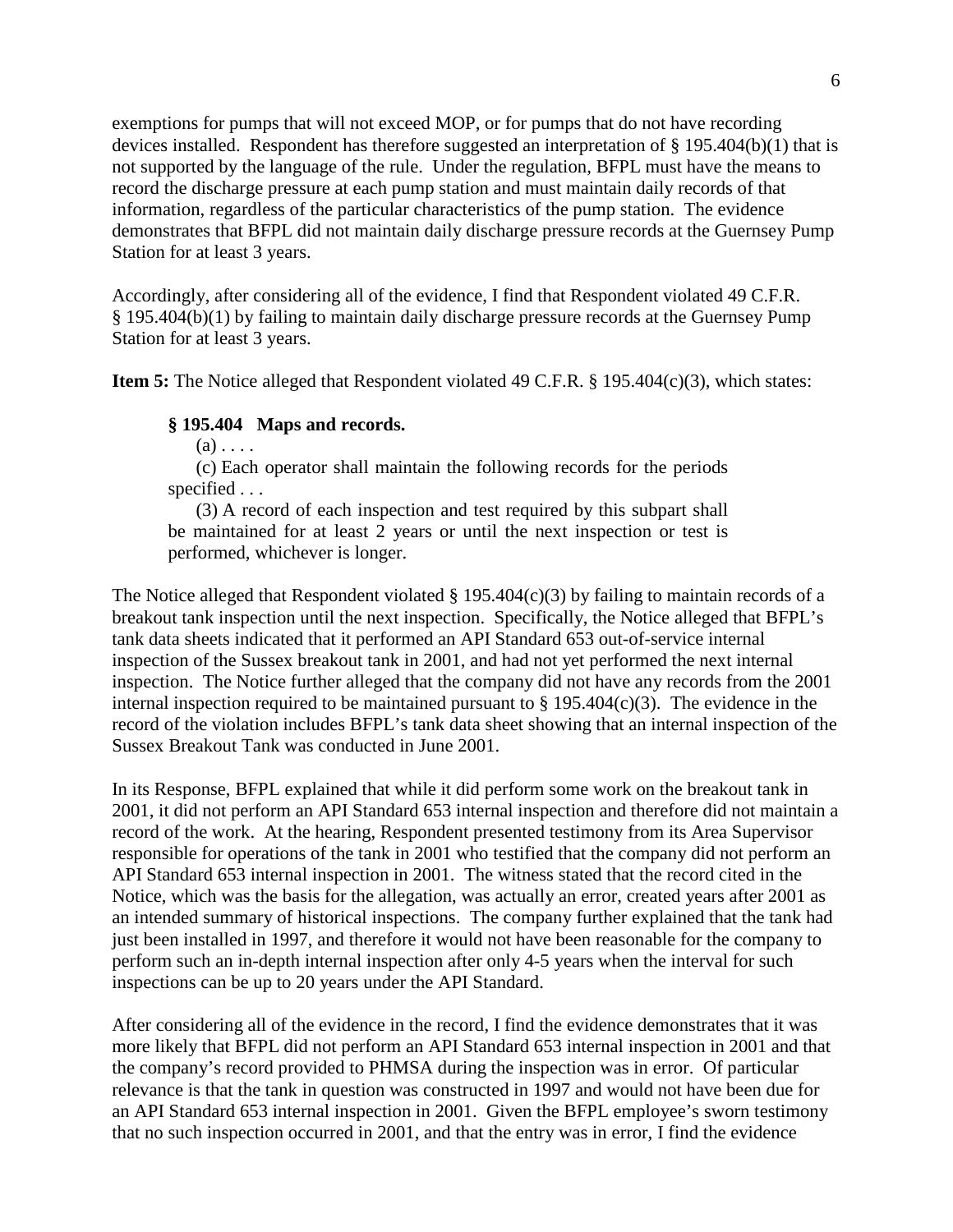supports withdrawing this allegation of violation. Accordingly, I am withdrawing this allegation of violation.

**Item 6:** The Notice alleged that Respondent violated 49 C.F.R. § 195.406(b), which states:

# **§ 195.406 Maximum operating pressure.**

 $(a)$ ...

(b) No operator may permit the pressure in a pipeline during surges or other variations from normal operations to exceed 110 percent of the operating pressure limit established under paragraph (a) of this section. Each operator must provide adequate controls and protective equipment to control the pressure within this limit.

The Notice alleged that Respondent violated § 195.406(b) by failing to have protective equipment at the Guernsey Pump Station to control pressure from exceeding 110 percent of the MOP during surges either at the station or on the pipeline downstream from the station. Included in the record as evidence of the violation are photographs that show the absence of an overpressure safety device at the Guernsey Station and on the pipeline downstream from the pump. In addition, during the PHMSA inspection, Respondent's station operator stated that overpressure control devices are not needed on the Fort Laramie line because the pump curves prove that pressure cannot exceed MOP.<sup>[15](#page-7-0)</sup>

At the hearing and in its Brief, Respondent argued that the company's pump curve demonstrates that the Guernsey Pump Station cannot produce pressure exceeding 182 psig on the Ft. Laramie line, which is less than 20% of the MOP of the pipeline. A witness also testified at the hearing that the geography and flat terrain would not contribute to surges in the line. Since the pipeline cannot exceed MOP, even during surges, BFPL argued that it is not required to provide any additional "controls and protective equipment" to control the pressure within 110% of MOP under the regulation. BFPL acknowledged that it could not submit for the record any documented analysis supporting its determination that pressure could not exceed MOP other than the pump curve.

At the hearing, the Director acknowledged that it may be conceivable for an operator to demonstrate through a documented analysis that no additional protective pressure controls are necessary for a pipeline based on certain characteristics of the line, such as MOP, the physical limitations of the pump, and geography. In such a situation, however, the Director explained that PHMSA would normally expect a rigorous surge pressure analysis and documentation to demonstrate that no additional protective pressure controls are necessary. Both parties agreed that pipelines can at times experience surges in pressure beyond the levels created by the pump alone.

As explained above, a pump curve is a graphical description of a centrifugal pump's performance, that is, pump head (or pressure) versus flow rate. The pump curve submitted by Respondent demonstrates the maximum head pressure that can be produced by the Guernsey Station pump. At a zero discharge flow rate, the pump would produce a head pressure of approximately 450 feet of water (approximately 195 psig). In addition, there is an elevation drop

<span id="page-7-0"></span><sup>&</sup>lt;sup>15</sup> Violation Report at 9.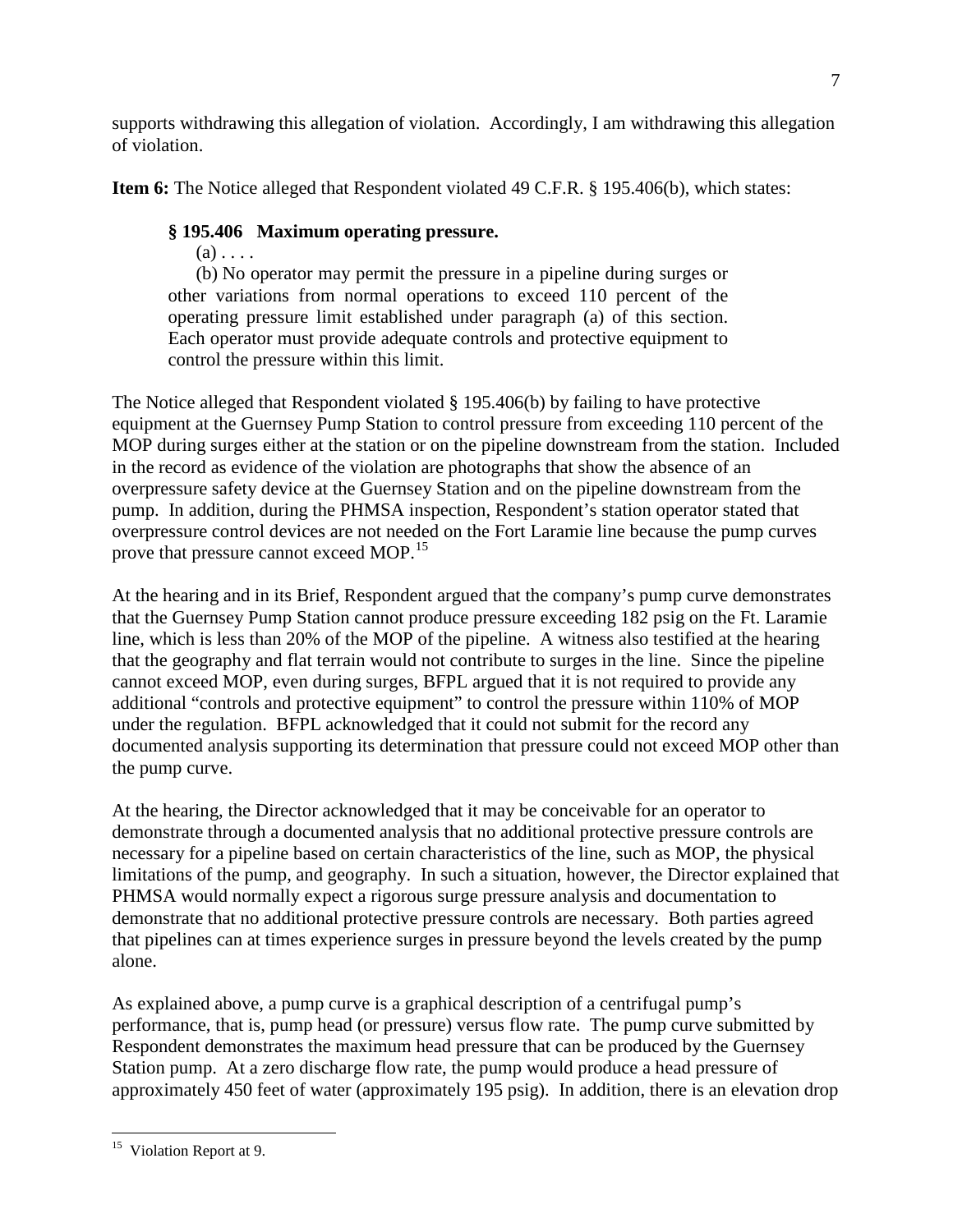of approximately 225 feet from Guernsey Station to the Ft. Laramie pipeline terminus. Considering the elevation change, the pump could conceivably produce a pressure at the pipeline terminus of approximately 675 feet of water  $(450 + 225)$ , or approximately 292 psig  $(195 + 97)$ , which is far less than the 1468 psig design pressure of the pipeline.

In addition to the static condition (zero flow or "dead head"), an operator usually would also be expected to perform an actual surge analysis to demonstrate maximum pressure that could be reached in a transient condition, such as during a sudden valve closure or pump shutdown. During a surge, the pressure in the line could conceivably be higher for a short period of time than the zero flow condition described above. This is due to the pressure wave that travels inside the pipeline during a rapid transient. In the present case, I find it that even at transient conditions, pressure in the pipeline could not reach the design pressure of the pipeline. Therefore, there is no need for additional controls or protective equipment under the current operating configuration (i.e., only the current pump provides pressure to the segment).

After considering the evidence and the explanation provided by BFPL, the Director has recommended this allegation of violation be withdrawn. Accordingly, I am withdrawing this allegation of violation.

**Item 8:** The Notice alleged that Respondent violated 49 C.F.R. § 195.420(b), which states:

#### **§ 195.420 Valve maintenance.**

 $(a)$ ...

(b) Each operator shall, at intervals not exceeding 7½ months, but at least twice each calendar year, inspect each mainline valve to determine that it is functioning properly.

The Notice alleged that Respondent violated § 195.420(b) by failing to inspect mainline valves at least twice during the 2006 calendar year and at intervals not exceeding 7½ months between 2006 and 2007. Included in the record as evidence of the violation are 17 pages of valve inspection records from 2005 through 2008, which the Notice alleged demonstrate that BFPL missed either or both of the maximum inspection intervals on 47 occasions during the period in question.

At the hearing and in its Brief, Respondent acknowledged some of the violations occurred as alleged in the Notice.<sup>[16](#page-8-0)</sup> Specifically, BFPL acknowledged 16 instances of valves not being inspected during the 2006 calendar year,  $^{17}$  $^{17}$  $^{17}$  and 10 instances of valves not being inspected at 7½month intervals.<sup>18</sup> Respondent contested the remaining 21 instances of missed valve inspections, arguing that: 15 had been inspected at the proper intervals during quarterly pigging activities; 2 had been inspected at the proper intervals, but PHMSA miscalculated the 7½-month interval; 2 were valves not subject to the pipeline safety regulations; and 2 were duplicate entries on the list.

<span id="page-8-0"></span> <sup>16</sup> *See* Respondent Hearing Exhibit 17.

<span id="page-8-1"></span><sup>&</sup>lt;sup>17</sup> Those 16 instances involve the following valves: 010-001; 010-002; 010-003; 010-0056; 010-010; 010-011; 010-101; 015-001; 015-002; 015-004; 015-005; 101-006; 101-008; 101-009; 6-inch Tie In; and Poison Draw 8-inch.

<span id="page-8-2"></span><sup>&</sup>lt;sup>18</sup> Those 10 instances involve the following valves: 010-005; 010-006; 010-008; 010-009; 010-010; 015-001; 015-002; 069-0005; 6-inch Tie In; and Poison Draw 8-inch.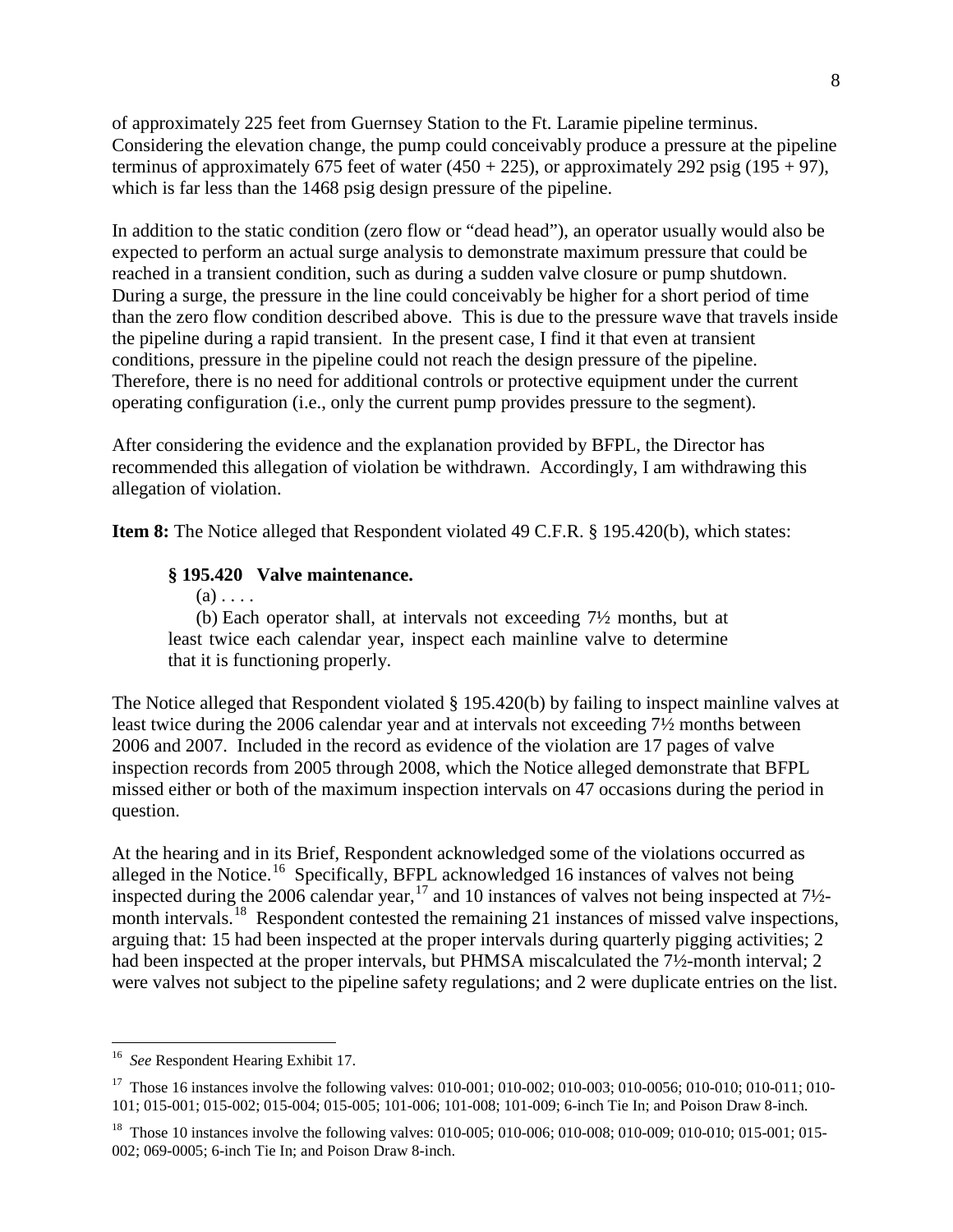One of BFPL's arguments, that PHMSA miscalculated the 7½-month interval, is based on the assertion that the agency simply added 225 days to the prior valve inspection date. BFPL contended that because the regulation establishes the maximum interval as "7½ months," not 225 days, it was permissible for the company to perform inspections up to the 15th day of the 8th month following the most-recent inspection. The company contended that two instances of the alleged violations were inspections that actually occurred within this interval.<sup>19</sup> BFPL also introduced evidence to support its assertions with regard to the other contested instances, including charts and pigging logs.

After reviewing the evidence in the record, I find Respondent has demonstrated the validity of its claims. Namely, Respondent has demonstrated that of the 21 instances of alleged violations that Respondent contested: 17 had been inspected at the proper intervals; 2 were valves on unregulated gathering lines not subject to this pipeline safety requirement; and 2 were duplicate entries on the list. Accordingly, these allegations of violation are hereby withdrawn. Furthermore, I find the regulation does not preclude Respondent's method of calculating the 7½ month maximum inspection interval. For this reason, Respondent has demonstrated that its noncompliance with respect to 10 of the other instances of violations lasted, on average, for only 12 days.

Accordingly, after considering all of the evidence, I find that Respondent violated 49 C.F.R. § 195.420(b) by failing to inspect mainline valves at the mandated intervals on 26 occasions.

**Item 9:** The Notice alleged that Respondent violated 49 C.F.R. § 195.428(a), which states:

## **§ 195.428 Overpressure safety devices and overfill protection systems.**

(a) Except as provided in paragraph (b) of this section, each operator shall, at intervals not exceeding 15 months, but at least once each calendar year . . . inspect and test each pressure limiting device, relief valve, pressure regulator, or other item of pressure control equipment to determine that it is functioning properly, is in good mechanical condition, and is adequate from the standpoint of capacity and reliability of operation for the service in which it is used.

The Notice alleged that Respondent violated § 195.428(a) by failing to inspect and test pressure limiting devices at five different locations within intervals not exceeding 15 months, but at least once each calendar year. Specifically, the Notice alleged that: (1) BFPL failed to inspect and test station pressure controls at the Donkey Creek and Hwy 450 stations during the 2007 calendar year; (2) that inspection intervals of those same controls exceeded 15-month intervals by 68 days and 98 days, respectively; (3) that BFPL exceeded the 15-month interval for inspecting and testing pressure controls at the Seiler station by 120 days in 2007; and (4) that BFPL exceeded the 15-month interval for inspecting and testing pressure controls at the Sussex pump station and Guernsey terminal in 2008 by 145 days and 105 days, respectively.

The Violation Report includes nine pages of Safety Device Inspection Forms from 2006 through 2008 demonstrating that Respondent had performed inspections and tests of the pressure limiting

<span id="page-9-0"></span><sup>&</sup>lt;sup>19</sup> Also as a result of this calculation, Respondent maintained that certain other inspections were missed by an average of only 12 days, not 16 days as implied in the Notice.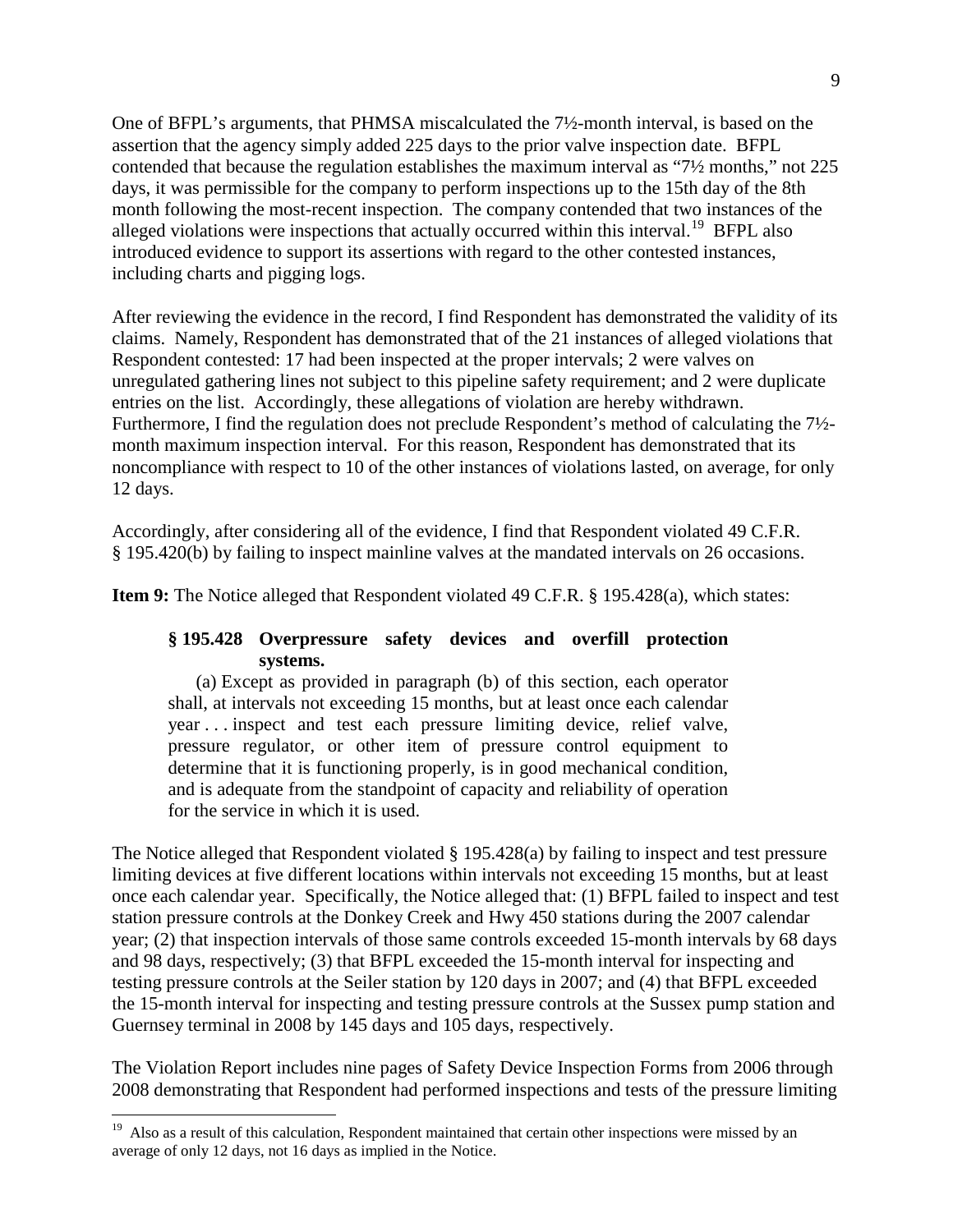devices at intervals that exceeded the maximum 15-month interval or that were not at least once per calendar year. [20](#page-10-0)

With regard to the alleged violation pertaining to the Donkey Creek facility, Respondent contested the allegations on the grounds that new devices had been installed at the station in 2007. At the hearing and in its Brief, the company explained that in October 2007, it replaced Pumps 1, 2, and 3 and added a new Pump 4 at the station, effectively restarting the inspection intervals for those pressure controls.

The Director contended at the hearing that Respondent never demonstrated the new pumps were actually inspected and tested (e.g., calibrated) when they were installed in 2007. In its Brief, however, Respondent submitted additional documentation to validate that the new pumps had been inspected and tested as part of the installation process.

After reviewing the evidence in the record, I find that Respondent has demonstrated the validity of its claim that the Donkey Creek station was reconfigured in 2007 by replacing and adding pumps. The pressure limiting devices installed as part of that reconfiguration were tested and inspected as part of the installation process in October 2007, roughly 13 months after the previous test of pressure limiting devices at Donkey Creek. For this reason, I find the evidence supports withdrawing the alleged violation pertaining to the Donkey Creek facility.

With regard to the remaining allegations, Respondent initially argued in its Response that the Notice failed to identify the precise equipment at issue, the equipment is not subject to § 195.428(a), and the regulation is impermissibly vague. At the hearing, however, Respondent acknowledged that it understood the precise equipment at issue in the allegations and that the devices are indeed pressure limiting devices subject to the inspection and testing requirements in § 195.428(a). The company also stated that it could not provide records to rebut the alleged violation. In its Brief, BFPL acknowledged that it did not fully comply with this requirement.<sup>[21](#page-10-1)</sup>

Accordingly, after considering all of the evidence, I find that Respondent violated 49 C.F.R. § 195.428(a) by failing to inspect and test pressure limiting devices at the Hwy 450 and Seiler stations in 2007, and at the Sussex pump station and Guernsey terminal in 2008. The allegations with regard to the Donkey Creek station are withdrawn.

**Item 10:** The Notice alleged that Respondent violated 49 C.F.R. § 195.428(d), which states:

## **§ 195.428 Overpressure safety devices and overfill protection systems.**

(a) Except as provided in paragraph (b) of this section, each operator shall, at intervals not exceeding 15 months, but at least once each calendar year . . . inspect and test each pressure limiting device, relief valve, pressure regulator, or other item of pressure control equipment to determine that it is functioning properly, is in good mechanical condition, and is adequate from the standpoint of capacity and reliability of operation for the service in which it is used . . . .

<span id="page-10-1"></span><span id="page-10-0"></span> <sup>20</sup> Violation Report, Exhibit H.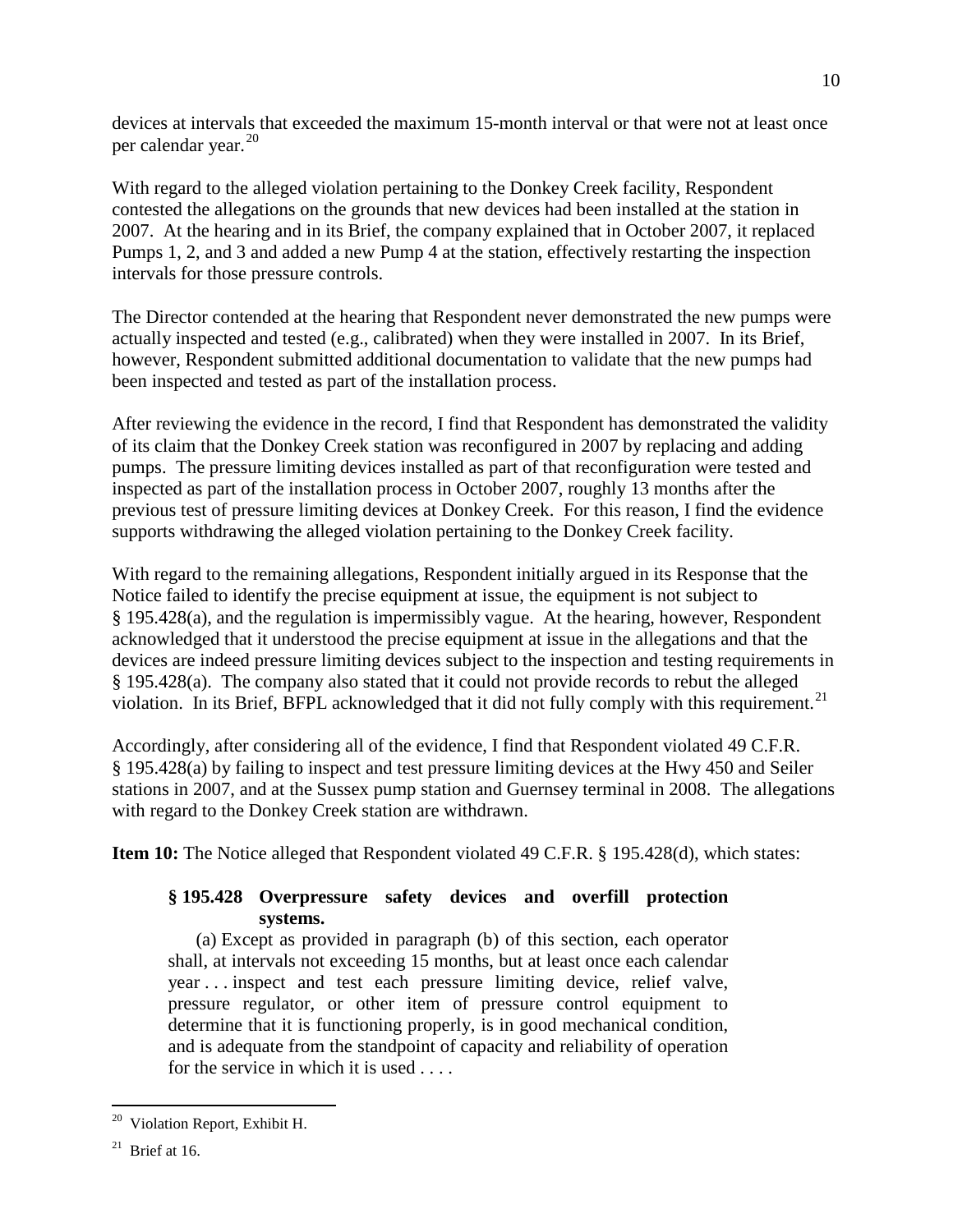(d) After October 2, 2000, the requirements of paragraphs (a) and (b) of this section for inspection and testing of pressure control equipment apply to the inspection and testing of overfill protection systems.

The Notice alleged that Respondent violated 49 C.F.R. § 195.428(d) by failing to inspect and test certain overfill protection systems (i.e., high level alarms) at intervals not exceeding 15 months, but at least once each calendar year. Specifically, the Notice alleged that BFPL had never inspected and tested the high level alarms at three breakout tanks associated with the Sussex Diesel Line: the Sussex Pump Station Breakout Tank; Davis Station Breakout Tank (Tank 74); and Hawk Point Terminal Breakout Tank.

Evidence in the record includes the PHMSA inspector's notes from the inspection, during which BFPL could not provide any records to demonstrate the high-level alarms had been inspected and tested since 2001. In addition, the PHMSA inspector interviewed BFPL personnel who stated that they did not think the high-level alarms had been inspected and tested at any frequency.<sup>[22](#page-11-0)</sup>

Respondent initially argued in its Response that the Notice failed to identify the precise equipment at issue, the equipment is not subject to § 195.428(d), and the regulation is impermissibly vague. At the hearing, however, Respondent acknowledged that overfill protection (high level) alarm devices existed on the three tanks identified in the Notice, and that the company did not have records to demonstrate the devices had been tested at the required intervals under the regulation. The company explained, however, that it could provide records of "hand gauging" the tanks every month to verify the accuracy of the levels displayed by the SCADA system.

The Director explained at the hearing that hand gauging would not have tested the mechanicalelectrical high alarm switches on the tanks, but would only test the accuracy of the SCADA tank level indications. In its Brief, however, Respondent contended that hand gauging resulted in "substantial compliance" with § 195.428(d), explaining again that the company verified that tank levels were consistent with SCADA read-outs. The company contended that it had also "visited" each breakout tank at least once daily.

The overfill protection (high level) alarm devices on the three tanks identified in the Notice send an alarm to personnel when product in the tank is approaching a level that is close to overfilling or when the tank has been overfilled. Respondent's hand gauging to verify the accuracy of SCADA tank level indicators never actually inspected and tested the overfill alarm devices to determine they were functioning properly and were adequate for the service in which they were to be used. Therefore the hand gauging practice did not achieve compliance with § 195.428(d). There is also no evidence that daily "visits" to the tanks achieved compliance.

Accordingly, after considering all of the evidence, I find that Respondent violated 49 C.F.R. § 195.428(d) by failing to inspect and test the overfill protection systems at three breakout tanks.

**Item 11:** The Notice alleged that Respondent violated 49 C.F.R. § 195.432(b), which states:

# **§ 195.432 Inspection of in-service breakout tanks.**

<span id="page-11-0"></span> $22$  Violation Report at 16.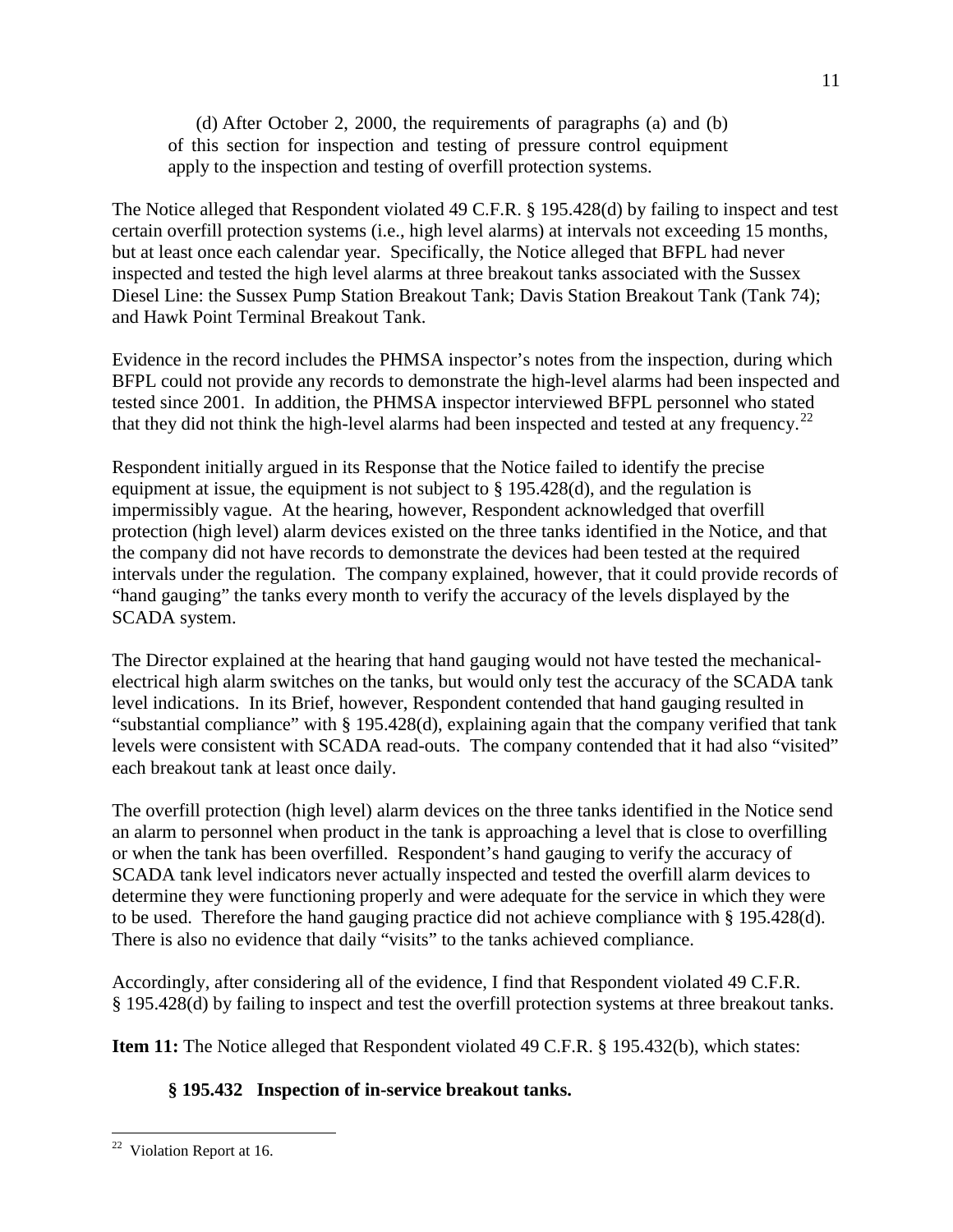$(a)$ ...

(b) Each operator shall inspect the physical integrity of in-service atmospheric and low-pressure steel aboveground breakout tanks according to section 4 of API Standard  $653...^{23}$  $653...^{23}$  $653...^{23}$ 

The Notice alleged that Respondent failed to inspect the physical integrity of certain in-service breakout tanks according to Section 4 of API Standard 653. Section 4 provides for the evaluation of the suitability of existing tanks for continued service and for making decisions involving repairs. Section 4 references the tank inspection intervals contained in Section 6 of the API Standard.

Specifically, the Notice alleged that Respondent failed to perform an external inspection of the Sussex Breakout Tank within the 5-year interval prescribed in API Standard 653, Section 6.3.2. Evidence in the record of the violation includes tank data sheets that fail to document any external inspections of the tank between 2001 and 2006.<sup>[24](#page-12-1)</sup>

This Item is related to Item 5, which alleged that Respondent failed to maintain a record of the internal inspection of the Sussex breakout tank in 2001. In Item 5, I found that Respondent never performed an internal inspection of the tank in 2001 based on a preponderance of the evidence. In its Brief, BFPL characterized the separate alleged violation of § 195.432(b) in Item 11 as "premised on the mistaken assumption by PHMSA that an API 653 Internal Inspection occurred in 2001. Since no such inspection occurred, there was no obligation to conduct the cited external inspection."[25](#page-12-2)

Respondent's contention, however, is not an accurate characterization of either the alleged violation in Item 11 or the requirement in § 195.432(b). This allegation is that Respondent failed to perform an external inspection of the Sussex Breakout Tank at the interval set forth in API Standard 653, Section 6.3.2, which provides: "All tanks shall be given a visual external inspection by an authorized inspector. This inspection shall be called the external inspection and must be conducted at least every 5 years." The requirement to perform an external (in-service) inspection of "all tanks" every 5 years is independent of the separate requirement in API Standard 653 to perform internal (out of service) tank inspections. Regardless of whether or not Respondent completed an internal inspection in 2001, the regulation still mandated that it conduct an external inspection at the maximum interval of 5 years. Since the evidence in the record demonstrates that Respondent never conducted an external inspection in the 5-year period between 2001 and 2006, BFPL failed to comply with this requirement.

Accordingly, after considering all of the evidence, I find that Respondent violated 49 C.F.R. § 195.432(b) by failing to inspect the physical integrity of the breakout tank according to API Standard 653.

<span id="page-12-0"></span><sup>&</sup>lt;sup>23</sup> Section 195.432(b) was amended after the inspection. It presently reads: "Each operator must inspect the physical integrity of in-service atmospheric and low-pressure steel aboveground breakout tanks according to API Standard 653 . . . ." Pipeline Safety: Periodic Updates of Regulatory References to Technical Standards and Miscellaneous Edits, 75 Fed. Reg. 48,593, 48,607 (Aug. 11, 2010).

<span id="page-12-1"></span><sup>&</sup>lt;sup>24</sup> Violation Report, Exhibit E.

<span id="page-12-2"></span> $25$  Brief at 19.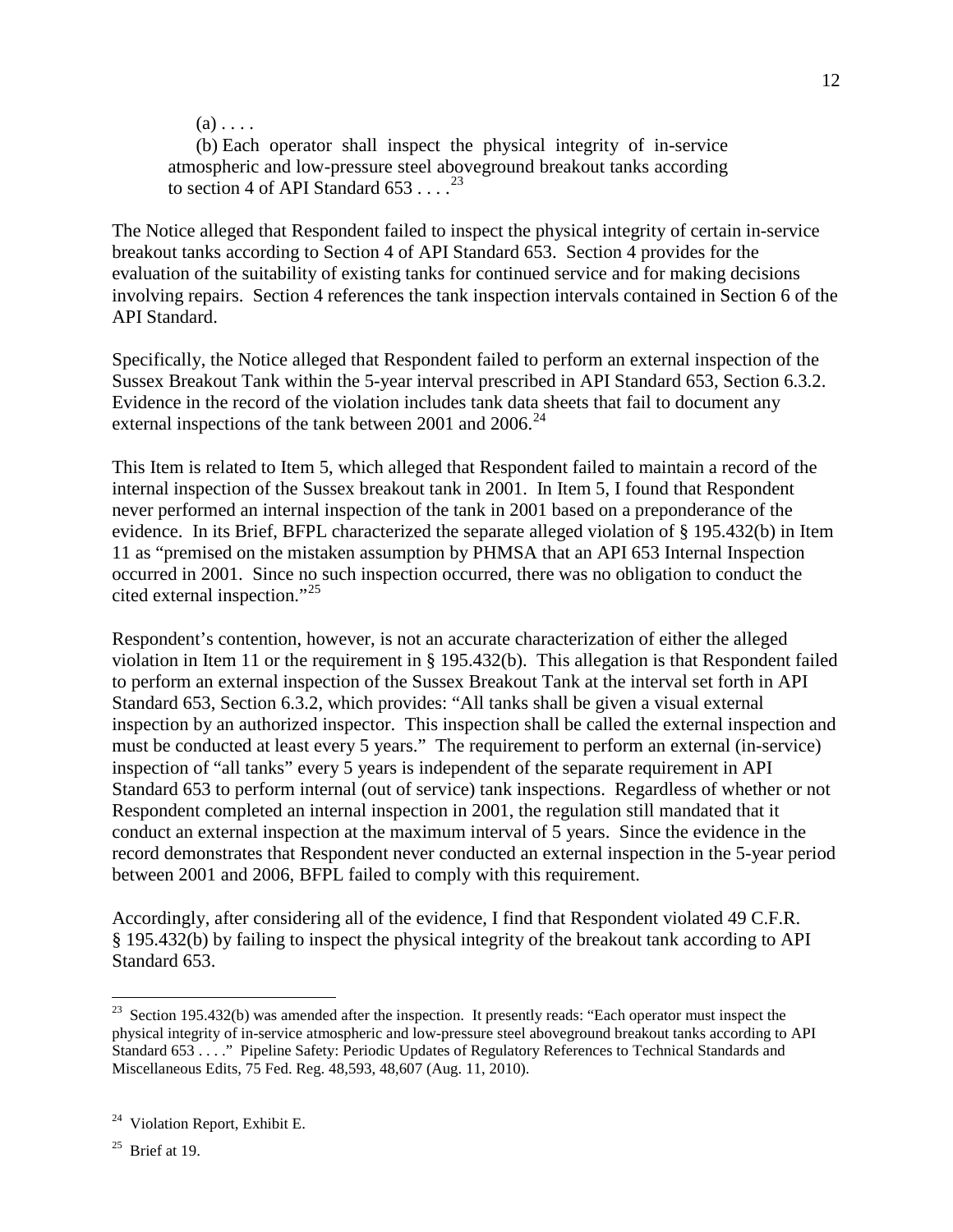**Item 12:** The Notice alleged that Respondent violated 49 C.F.R. § 195.436, which states:

## **§ 195.436 Security of facilities.**

Each operator shall provide protection for each pumping station and breakout tank area and other exposed facility (such as scraper traps) from vandalism and unauthorized entry.

The Notice alleged that Respondent violated § 195.436 by failing to provide adequate protection from vandalism and unauthorized entry for each pump station and breakout tank. Specifically, the Notice alleged that BFPL had not installed any perimeter fencing around the Donkey Creek Pump Station. The Notice further alleged that BFPL had only installed 4.5-foot high woven steel grid wire fence with 2 strands of barbed wire around the Sussex Pump Station and Sussex Breakout Tank, which were not adequate to prevent vandalism and unauthorized entry to the facility.

The evidence in the record includes photographs that show the absence of fencing around Donkey Creek Pump Station and a representative portion of the type of fencing at the Sussex Pump Station and Breakout Tank.<sup>26</sup> The Violation Report further noted that Respondent's compliance coordinator stated during the inspection that security fencing was not necessary for either facility because of the remote location and presence of personnel at the Donkey Creek facility.[27](#page-13-1)

At the hearing and in its Brief, Respondent contested the allegation of violation, stating there is adequate protection at Donkey Creek through 24/7 staffing and because the location of the station is two miles away from the closest public road. As to the Sussex facility, BFPL argued that the facility has a security fence as documented in the Notice and is located five miles from the closest public road.

Respondent also asserted that § 195.436 does not specify a uniform standard, and that protection for each station may differ depending on the unique circumstances of the facility. BFPL cited to a previous agency interpretation that the company argued states that fencing is not required.<sup>[28](#page-13-2)</sup> Respondent also claimed that during a previous PHMSA inspection, agency inspectors had accepted that the remoteness of the facilities contributed to the adequacy of the security.

At the hearing, the Director argued that the previous agency interpretation established that adequate security fencing or continuous surveillance is required under § 195.436 to protect against vandalism and unauthorized entry. The Director also explained that at Donkey Creek, the on-site person has job duties other than surveillance, including operation of the pipeline.

Although not cited by either party during the hearing, PHMSA has previously issued final orders deciding this issue of contention.<sup>[29](#page-13-3)</sup> As those cases demonstrate, PHMSA has routinely rejected

<span id="page-13-0"></span><sup>&</sup>lt;sup>26</sup> Violation Report, Exhibit I.

<span id="page-13-1"></span> $27$  Violation Report at 20.

<span id="page-13-2"></span><sup>&</sup>lt;sup>28</sup> Brief at 20 (citing OPS Hearing Exhibit 7: Interpretation of 49 C.F.R. § 195.436 (Aug. 13, 1980)).

<span id="page-13-3"></span><sup>29</sup> *See, e.g.*, *In the Matter of Sunoco Pipeline, L.P.*, Final Order, CPF No. 4-2007-5040, 2010 WL 5761108 (Dec. 16, 2010); *In the Matter of Plains Pipeline, L.P.*, Final Order, CPF No. 4-2009-5005, 2010 WL 2228553 (Apr. 6, 2010);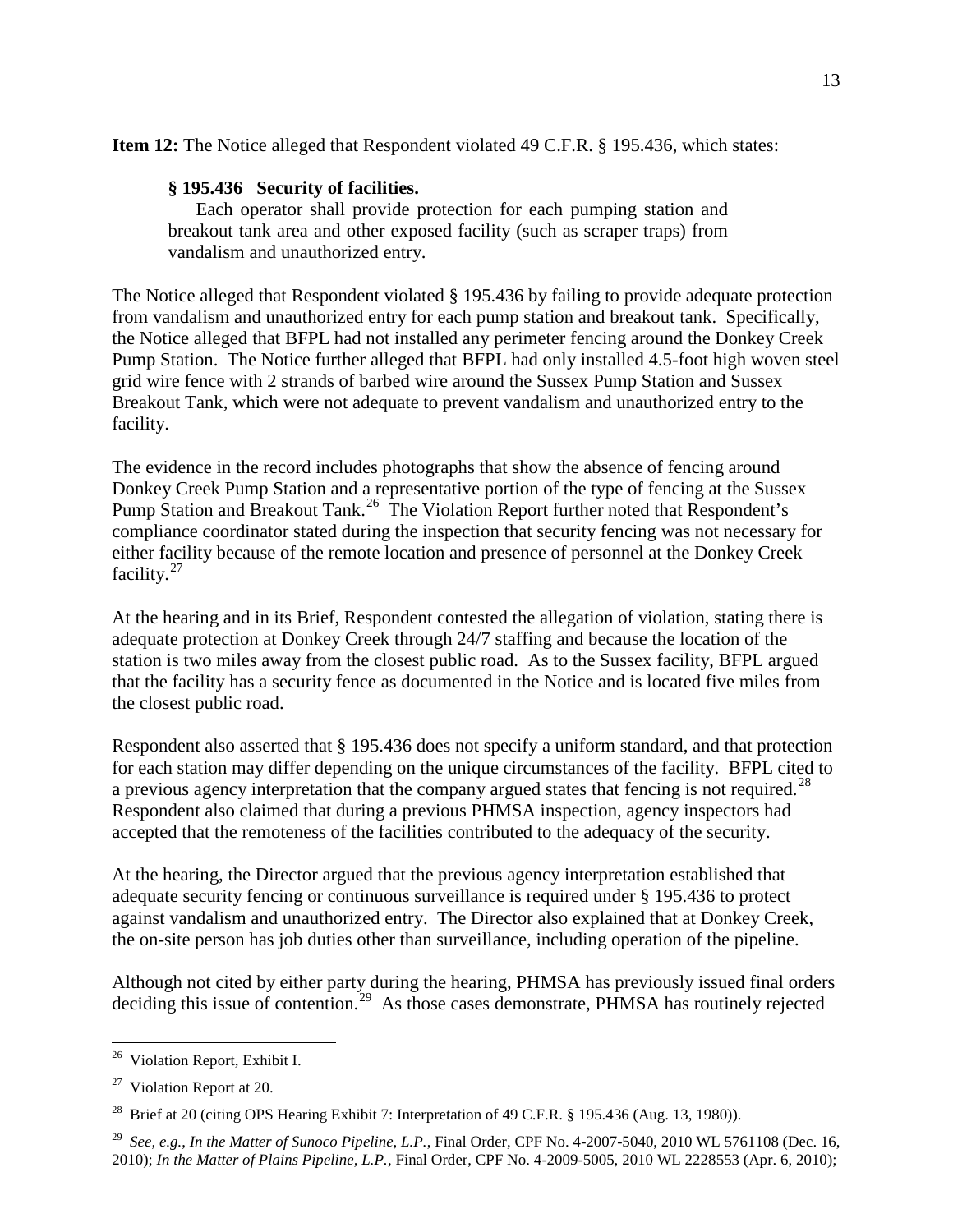the argument that § 195.436 permits a lower level of protection merely because a facility is located in a remote area. PHMSA has also rejected the argument that livestock fencing provides adequate protection from vandalism and unauthorized entry. The 1980 interpretation cited by both parties states that while "fencing is not necessarily required, one of the ways to comply with this regulation would be to construct a fence adequate to protect the facility from vandalism and unauthorized entry."[30](#page-14-0) The interpretation explains further that either a simple four-strand, barbed wire livestock fence or an eight-foot chain link fence with no barbed wire are both inadequate to meet the requirements of the regulation. In addition, surveillance that consisted of only hourly inspections also did not meet the requirements.

The evidence in the record demonstrates that Respondent's Donkey Creek facility has no perimeter fencing and no other means of protecting the facility from vandalism and unauthorized entry. While there is staffing at the facility, the mere presence of an individual is not sufficient to provide continuous security when that person has primary duties other than security surveillance, including such duties as operating the pipeline facility.

With regard to the Sussex Pump Station and Breakout Tank, the evidence in the record demonstrates that it is surrounded by a fence 4.5 feet high, comprised of wire grid, concrete reinforced panels with two strands of barbed wired above the panels. Based on the examples of inadequate security fencing from the 1980 interpretation and prior cases, I similarly find this fence to be inadequate because it is only 4.5 feet high and has large grid openings that would be easy hand or foot holds with which to climb. The remoteness of either facility does not, by itself, constitute additional security precautions. In fact, remoteness could make such a facility more attractive to vandalism or unauthorized entry.

For the above reasons, I find that Respondent violated 49 C.F.R. § 195.436 by failing to provide adequate protection from vandalism and unauthorized entry for the Donkey Creek Pump Station and the Sussex Pump Station and Breakout Tank.

**Item 13:** The Notice alleged that Respondent violated 49 C.F.R. § 195.577(a), which states:

### **§ 195.577 What must I do to alleviate interference currents?**

(a) For pipelines exposed to stray currents, you must have a program to identify, test for, and minimize the detrimental effects of such currents.

The Notice alleged that Respondent violated § 195.577(a) by failing to have and implement a program to identify, test for, and minimize the detrimental effects of stray currents. Specifically, the Notice alleged that BPFL's cathodic protection monitoring records for the 12-inch Donkey Creek Pipeline in the area of Guernsey and Ft. Laramie stations for the 2006 calendar year show several test stations with high "off" levels, commonly indicative of cathodic protection interference currents adversely affecting a pipeline. The Notice alleged that BFPL had not taken steps to perform an interference study to determine if there were interference currents or to mitigate any interference currents that existed.

 $\overline{a}$ 

and *In the Matter of Jayhawk Pipeline, L.L.C.*, Final Order, CPF No. 3-2002-5021, 2003 WL 25429861 (Dec. 11, 2003).

<span id="page-14-0"></span><sup>&</sup>lt;sup>30</sup> OPS Hearing Exhibit 7.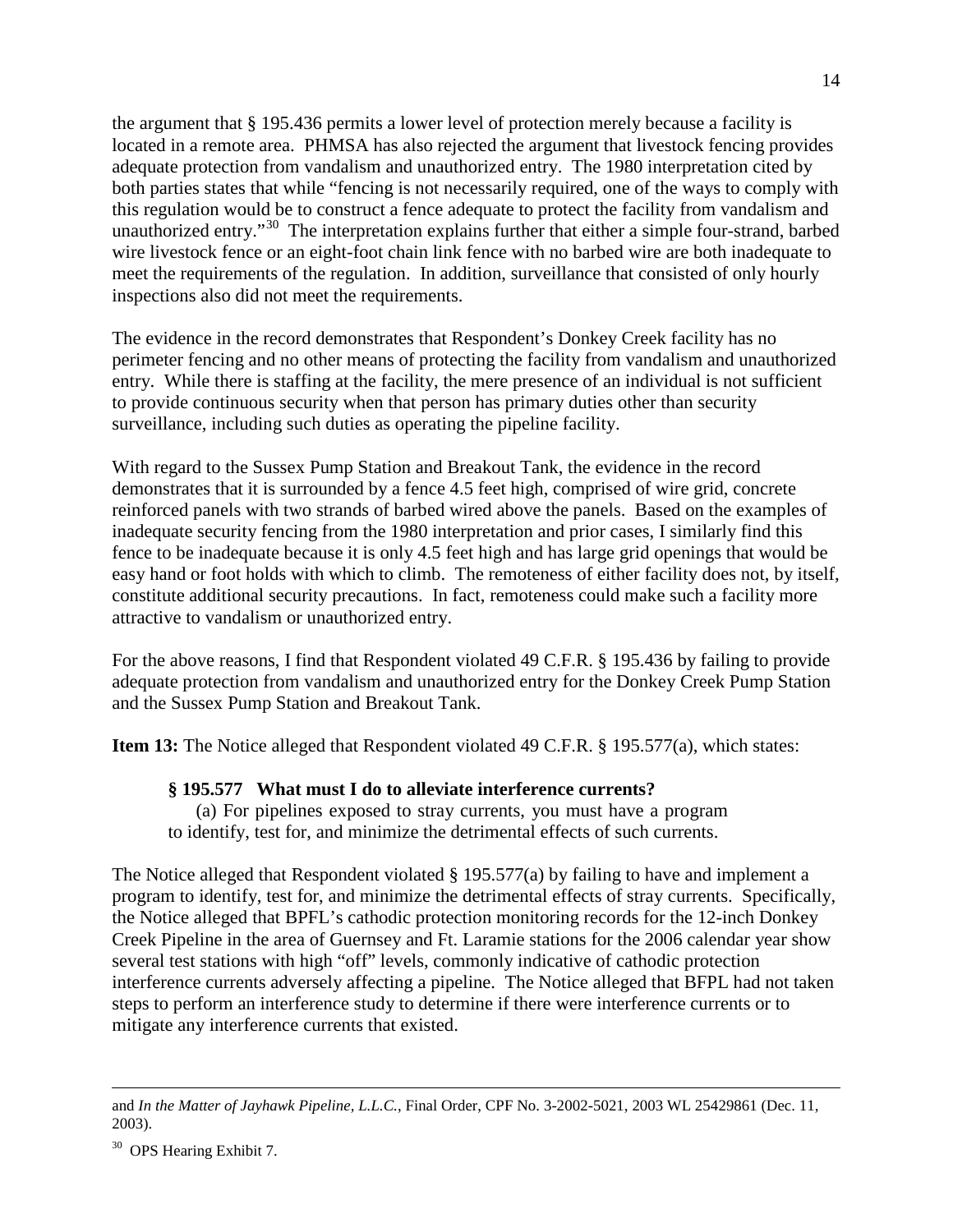The evidence in the record includes the cathodic protection survey records for the pipeline from January 2006 to December 2008.<sup>31</sup> In addition, during the inspection, BFPL's Wyoming Corrosion Supervisor stated that performing interference current investigations was problematic because BFPL could not get cooperation from other pipeline operators in the area.<sup>[32](#page-15-1)</sup>

In response to the allegation, Respondent contended both that the pipeline was not exposed to stray currents, and that even if the pipeline had been exposed to stray currents, BFPL had a program in place to identify, test for, and minimize the detrimental effects of such currents. At the hearing, Respondent contended that the readings referenced in the Notice did not indicate there were any detrimental stray currents because BFPL knew the source of the currents was other parties' pipelines, and that the source was not deleterious to Respondent's pipeline. In its Brief, BFPL explained that the pipelines in the area "are tied together with either piping, electrical grounding between the different pipeline companies in the area, or by bonds." In addition, BFPL explained that the readings relied upon by PHMSA were not accurate because not all rectifiers had been interrupted, which gave "higher structure IR readings than if all the rectifiers tied to this line were interrupted." Respondent also submitted evidence that in July 2009, the company performed a close interval survey (CIS) for the pipeline, which confirmed that no "detrimental stray currents" were impacting BFPL pipeline facilities in that area.

The evidence in the record of the cathodic protection survey readings for Respondent's pipeline indicate there were certain areas with high "off" levels. Even if not all rectifiers had been interrupted, as Respondent contended, the indication by the readings was that there were interference currents in the area of Respondent's pipeline. At a minimum, Respondent was required to have a program to identify and test those indications of interference currents.

Respondent's defense to the allegation is based on its contention that it understood the source of these interference currents and believed they were not detrimental. Whether or not Respondent knew the source of interference currents in the area of its pipeline, or believed the source of those currents was not detrimental, § 195.577 still requires BFPL to have a program to identify and address those stray currents. The company's belief that interference currents were not detrimental does not excuse it from the requirement to have a program for identifying and testing to ensure they are indeed not detrimental.

The third-party who performed a CIS for Respondent in 2009 stated in a follow-up letter that, "Immediately prior to performing the CIS, potentials were measured at several representative test stations in the test area. Foreign CP Systems in the vicinity were then cycled to determine if they affected the subject pipeline. Current interrupters were then installed at Foreign CP Systems which were found to affect the pipeline segment along with all Company CP Systems."<sup>33</sup> This statement confirms there were stray currents in the area of Respondent's pipeline, that is, currents from foreign sources were affecting the cathodic protection system on the pipeline. Since all indications were that Respondent's pipeline was being exposed to stray currents, BFPL was required to have a program to identify, test for, and minimize the detrimental effects of such currents.

<span id="page-15-0"></span><sup>&</sup>lt;sup>31</sup> Violation Report, Exhibit J.

<span id="page-15-1"></span><sup>&</sup>lt;sup>32</sup> Violation Report at 21.

<span id="page-15-2"></span><sup>&</sup>lt;sup>33</sup> Respondent Hearing Exhibit 8.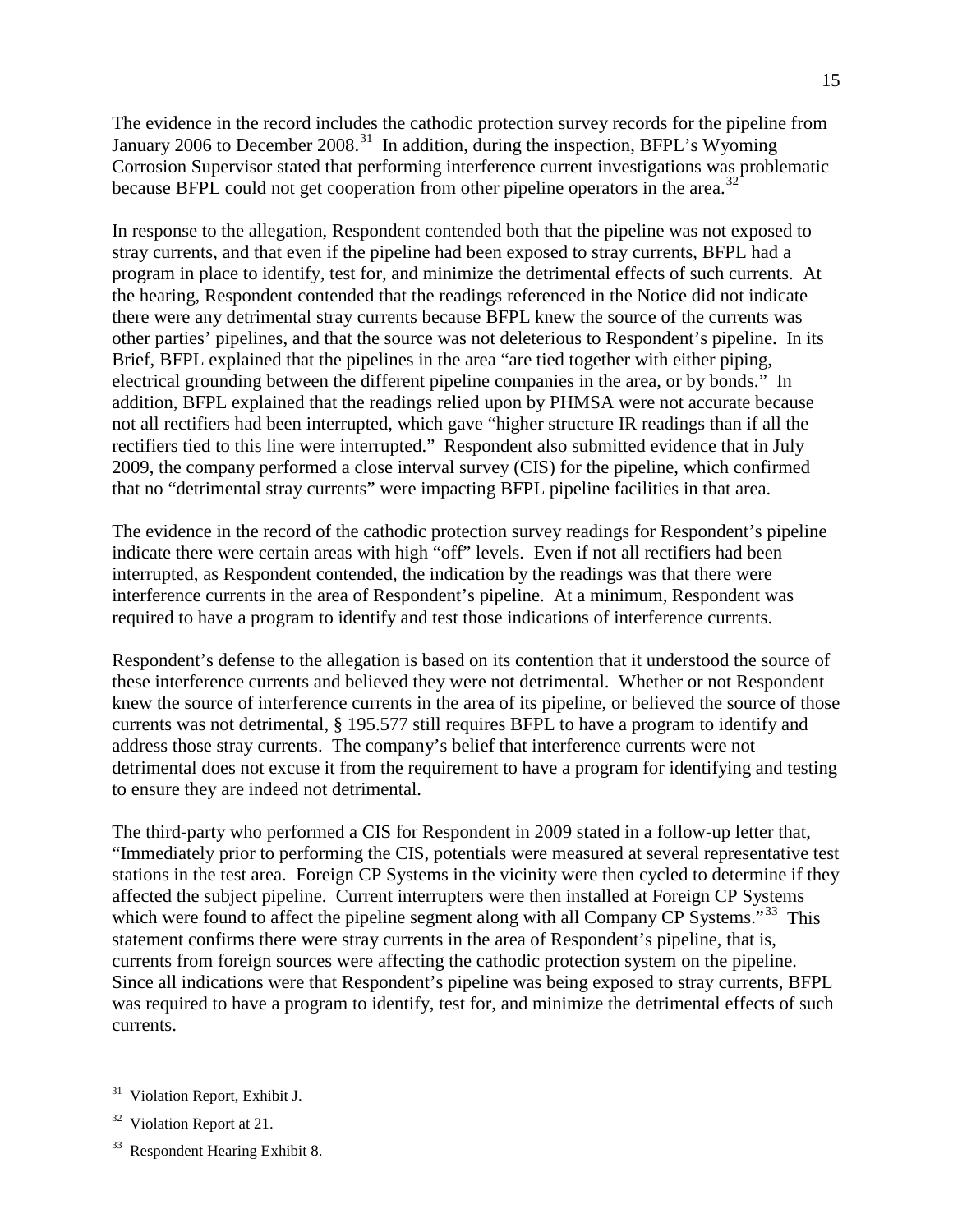Respondent further contended that it had a program in place to identify, test for, and minimize the detrimental effects of such currents. BFPL claimed the reports used by PHMSA in support of the allegation demonstrated this program was in place and implemented.

After reviewing this evidence, however, I fail to find how these cathodic protection survey readings could constitute "a program to identify, test for, and minimize the detrimental effects of such currents." The records are merely cathodic protection survey readings and contain no indication of stray current identifications, documentation of any testing of such currents for detrimental effects, or discussion of any efforts to minimize detrimental effects. Nor do I find any other evidence in the record that Respondent ever identified, tested for, or took actions to minimize the detrimental effects of any stray currents at that location until after PHMSA's inspection of the facility in August 2008.

Contrary to Respondent's contention, the fact that BFPL took measures to investigate the stray currents after PHMSA's inspection does not demonstrate that BFPL was in compliance at the time of PHMSA's inspection. Prior to the PHMSA inspection, BFPL had merely assumed there were no problems in the area of its pipeline despite indications of stray currents, and never prepared and followed written procedures for determining the accuracy of its assumption. It was not until PHMSA identified the issue during an inspection that BFPL contracted for a third-party to study the issue.

Accordingly, after considering all of the evidence, I find that Respondent violated 49 C.F.R. § 195.577(a) by failing to have and implement a program to identify, test for, and minimize the detrimental effects of stray currents.

**Item 14:** The Notice alleged that Respondent violated 49 C.F.R. § 195.579(a), which states:

### **§ 195.579 What must I do to mitigate internal corrosion?**

(a) *General.* If you transport any hazardous liquid or carbon dioxide that would corrode the pipeline, you must investigate the corrosive effect of the hazardous liquid or carbon dioxide on the pipeline and take adequate steps to mitigate internal corrosion.

The Notice alleged that Respondent violated  $\S$  195.579(a) by failing to investigate the corrosive effect of the hazardous liquid transported by its pipeline and to take steps to mitigate internal corrosion. Specifically, the Notice alleged that BFPL had experienced at least three pipeline leaks since 2006 due to internal corrosion, but never conducted an investigation of the corrosive effect of the hazardous liquid or took steps to mitigate the condition.

The evidence in the record includes documentation of the following four leaks on BFPL's pipeline system that were attributed to internal corrosion: (1) on April 30, 2006, near McKenzie, North Dakota, 25 barrels of crude oil were released during a failure; (2) on December 22, 2007, near Gillette, Wyoming, 40 barrels were released during a failure; (3) on July 15, 2008, near Gillette, Wyoming, 550 barrels were released during a failure; and (4) on March 18, 2009, near Moorcroft, Wyoming, 32 barrels were released during a failure of a non-regulated gathering line. The first three failures were required to be reported under 49 C.F.R. § 195.50.

The record also includes accident report forms filed by Respondent for each of the three reportable accidents. All three forms show that Respondent determined the cause of each failure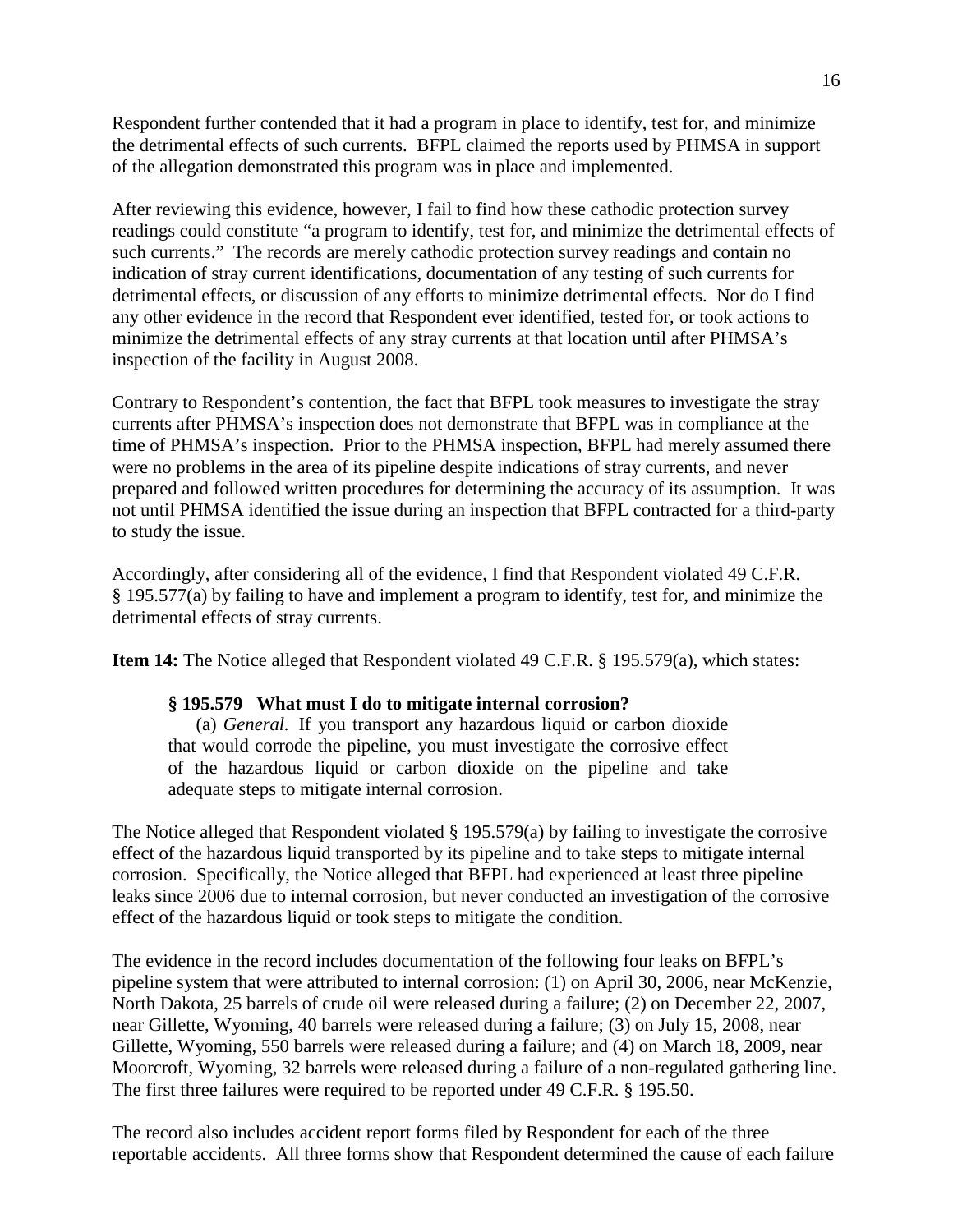to be internal corrosion.<sup>[34](#page-17-0)</sup> The Violation Report noted that during the PHMSA inspection, BFPL's DOT Compliance Coordinator stated that the company had not conducted an internal corrosion investigation in accordance with  $\S 195.579(a).$ <sup>[35](#page-17-1)</sup>

At the hearing and in its Brief, Respondent argued there is a discrepancy between the allegation in the Notice and the actual regulatory requirement. While the Notice alleged that Respondent was required to investigate corrosive effects if the product in its pipeline "*could* corrode a pipe,"<sup>[36](#page-17-2)</sup> BFPL contended that the regulation states that investigation of corrosive effects is only required when an operator transports a hazardous liquid that "*would* corrode the pipeline."[37](#page-17-3) BFPL argued the later requires a higher "threshold level of information or evidence to trigger the requirement" represented by prior knowledge or a reasonable belief on the part of the operator that the product would indeed corrode the pipeline.<sup>38</sup>

BFPL contended further that it never had knowledge or a reasonable belief that the product transported would corrode the pipeline. The various leaks identified in the Notice, Respondent asserted, did not cause the company to know or reasonably believe there was a risk of internal corrosion because the leaks were unrelated to one another, happened in two different states, involved different crude, occurred at different times, and two of them occurred on inactive line segments where there could have been standing oil or water in the pipe. Since Respondent did not know or reasonably suspect that the product transported would corrode the pipeline, BFPL maintained that it did not have a regulatory duty to investigate the product for corrosive effects.<sup>[39](#page-17-5)</sup>

PHMSA has publicly communicated to pipeline operators that § 195.579(a) requires operators to determine if the hazardous liquids transported could corrode the pipeline, and the agency has never implied, as Respondent suggests, that there must first be confirmed knowledge or reasonable belief on the part of the operator that the product will cause internal corrosion. For example, PHMSA published an Advisory Bulletin in the Federal Register reminding operators that the regulations "require operators to determine if the hazardous liquids they are transporting could corrode the pipeline."<sup>40</sup> In addition, the original agency rulemaking that promulgated  $\S$ 195.579(a) explained in the preamble that the standard "requires operators to investigate the effects of transporting hazardous liquid or carbon dioxide which could corrode the pipeline, and take adequate steps to mitigate corrosion."<sup>[41](#page-17-7)</sup>

<span id="page-17-6"></span><sup>40</sup> Advisory Bulletin on the Proper Identification of Internal Corrosion Risk, 73 Fed. Reg. 71,089 (Nov. 24, 2008).

<span id="page-17-7"></span><sup>41</sup> Final Rule on Controlling Corrosion on Hazardous Liquid and Carbon Dioxide Pipelines, 66 Fed. Reg. 66,994, 67,000 (Dec. 27, 2001).

<span id="page-17-0"></span><sup>&</sup>lt;sup>34</sup> Violation Report, Exhibit K.

<span id="page-17-1"></span><sup>&</sup>lt;sup>35</sup> Violation Report at 22.

<span id="page-17-2"></span><sup>&</sup>lt;sup>36</sup> Notice at 8 (emphasis added).

<span id="page-17-3"></span> $37 \& 195.579(a)$  (emphasis added).

<span id="page-17-4"></span> $38$  Brief at 24.

<span id="page-17-5"></span> $39$  In its initial Response, Belle Fourche claimed the regulation is also "impermissibly and unconstitutionally vague and ambiguous" because PHMSA has not defined in the regulation the circumstances when an operator must investigate the corrosive effect of a hazardous liquid. BFPL did not raise this constitutional argument at the hearing or in its Brief. For the reasons set forth in this decision, I find the regulation is not "impermissibly and unconstitutionally vague and ambiguous," and that the agency has also provided additional guidance to operators regarding the applicability of this safety standard.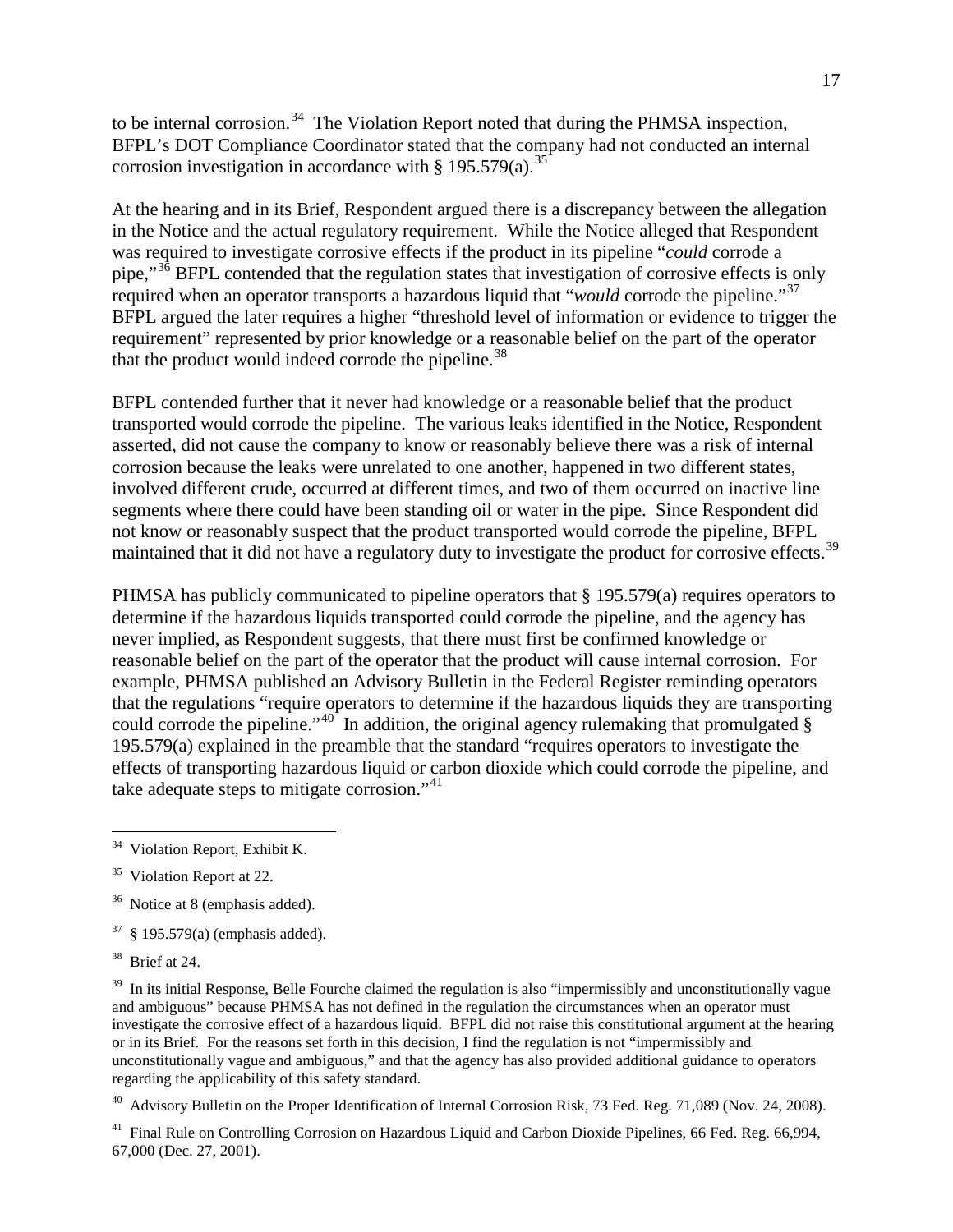PHMSA has applied the regulation in the same manner. In a prior enforcement decision that is similar in many respects to the present case, PHMSA determined that a pipeline operator violated § 195.579(a) when it failed to investigate the corrosive effect of the product transported after experiencing several leaks caused by internal corrosion.<sup>42</sup> The leaks occurred on a dead leg and on a lateral pipeline used for inputting trucked barrels of crude oil. Even though the operator had investigated the corrosive effects of the product on its mainline pipe, the operator violated § 195.579(a) when it failed to perform the same investigation for such non-mainline pipes where the leaks had occurred.

BFPL's situation is similar in that the company has experienced multiple leaks on its pipeline system due to internal corrosion, some of which occurred on idle or non-mainline pipe. In this case, however, there is no evidence that Respondent ever investigated the corrosive effects of the product, even on its mainline pipeline. The company may not ignore information about internal corrosion leaks on its pipeline merely because it does not consider the leaks to be related in time or location. Likewise, the fact that leaks occurred on idle lines or dead legs is no excuse not to investigate the corrosive effects.

Internal corrosion may be caused by the corrosive effects of product being transported through a pipeline system. Even if an operator believes that the commodity it transports is not normally corrosive, PHMSA has found that contaminants can be introduced to noncorrosive products during production and manufacturing processes, such as during upset conditions at a processing plant or refinery. During upset conditions, untreated product may bypass the treatment process and enter the pipeline, introducing corrosive materials.

Given the pipeline failures caused by internal corrosion, BFPL was required under § 195.579(a) to investigate the corrosive effects of the hazardous liquid transported in its pipeline system. The evidence demonstrates that BFPL failed to perform such an investigation.

Accordingly, after considering all of the evidence, I find that Respondent violated 49 C.F.R. § 195.579(a) by failing to investigate the corrosive effects of the hazardous liquid transported by its pipeline.

These findings of violation will be considered prior offenses in any subsequent enforcement action taken against Respondent.

## **ASSESSMENT OF PENALTY**

Under 49 U.S.C. § 60122, Respondent is subject to an administrative civil penalty not to exceed \$100,000 per violation for each day of the violation up to a maximum of \$1,000,000 for any related series of violations.

In determining the amount of a civil penalty under 49 U.S.C. § 60122 and 49 C.F.R. § 190.225, I must consider the following criteria: the nature, circumstances, and gravity of the violation, including adverse impact on the environment; the degree of Respondent's culpability; the history

<span id="page-18-0"></span> <sup>42</sup> *In the Matter of Sunoco Pipeline, L.P.*, Final Order, CPF No. 4-2007-5040, 2010 WL 5761108 (Dec. 16, 2010).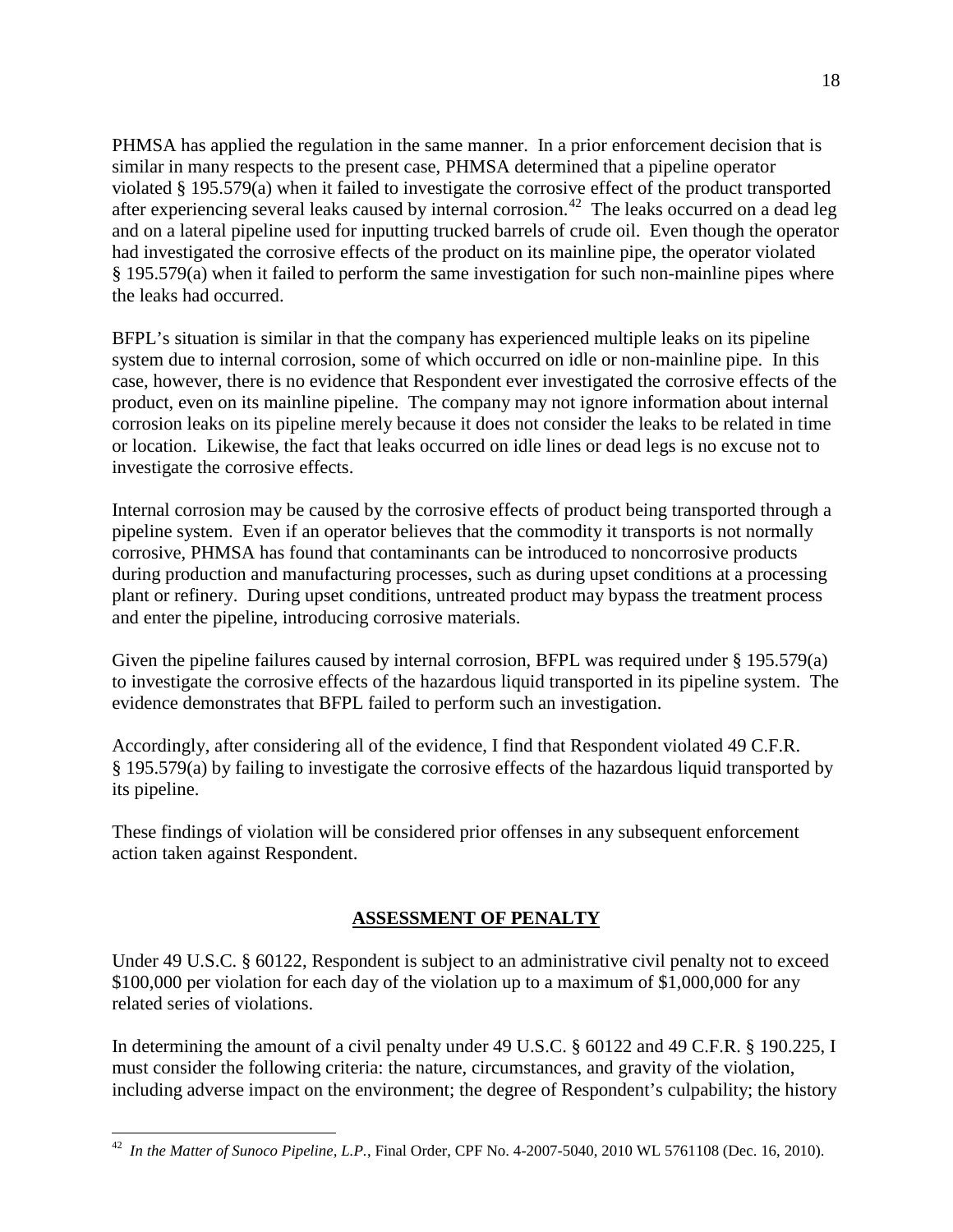of Respondent's prior offenses; the Respondent's ability to pay the penalty and any effect that the penalty may have on its ability to continue doing business; and the good faith of Respondent in attempting to comply with the pipeline safety regulations. In addition, I may consider the economic benefit gained from the violation without any reduction because of subsequent damages, and such other matters as justice may require.

The Notice proposed a total civil penalty of \$221,200 for the violations in Items 1, 5, 8, 9, 10, and 11. Since Items 1 and 5 have been withdrawn, penalties are not assessed for these items.

**Item 8:** The Notice proposed a civil penalty of \$30,800 for Respondent's violation of 49 C.F.R. § 195.420(b). As discussed above, I found that BFPL failed to inspect mainline valves on 26 occasions at the maximum intervals required by regulation. I also withdrew allegations that Respondent violated the regulation on 21 additional occasions.

In its Brief, Respondent argued that the penalty should be reduced for several reasons. First, Respondent contended, and I agree, that the circumstances of the violation warrant a reduction to the civil penalty to reflect that I have withdrawn 21 of the 47 instances of the alleged violation.

Second, Respondent argued there was a "lack of any risk to health or safety" by the violation. I disagree with this contention. Properly functioning mainline valves are essential to the safe operation of hazardous liquid pipeline systems; they are used to limit the volume of product released in the event of a spill. One purpose of the mandatory valve inspection interval set forth in § 195.420(b) is to ensure that valve problems are identified and corrected before they impact the safety of the pipeline system. BFPL failed to inspect approximately 21 mainline valves at proper intervals on 26 occasions. Accordingly, I find BFPL's failure to perform these timely inspections presented a pipeline safety risk.

Third, Respondent argued that the Violation Report erroneously stated there were potential impacts to high consequence areas (HCAs) as a result of the violation, when there are not any HCAs in the area of the valves that had missed inspections. The only evidence presented in the Violation Report of the location of HCAs are several maps, but they are of such a large scale, and are not supported by additional documentation, that it is inconclusive as to whether there are any HCAs in the area of the valves that had missed inspections.<sup>43</sup> Accordingly, after reviewing the record, I agree the evidence does not support finding potential impacts to HCAs. In this regard, the gravity of the violation warrants a reduction to the proposed civil penalty.

Fourth, BFPL argued that the Violation Report included no evidence of the degree of culpability, but rather stated simply that the company was "culpable" because it had knowledge of the regulation. In prior final orders, I have found that when evaluating an operator's culpability, I determine the extent to which the company deserves the blame for the violation that occurred.<sup>[44](#page-19-1)</sup> In this case, as the operator of the pipeline facility, BFPL is responsible for compliance and therefore is culpable for these violations of the pipeline safety regulations. I find no reason to determine there is any lesser degree of culpability on the part of Respondent for these violations.

<span id="page-19-0"></span> <sup>43</sup> Violation Report, Exhibit L.

<span id="page-19-1"></span><sup>44</sup> *In the Matter of Alyeska Pipeline Service Co.*, Decision on Petition for Reconsideration, CPF No. 5-2006-5018, 2010 WL 2228550, at 2-3 (Mar. 1, 2010) (citing the American Heritage Dictionary of the English Language 442 (4th ed. 2000)).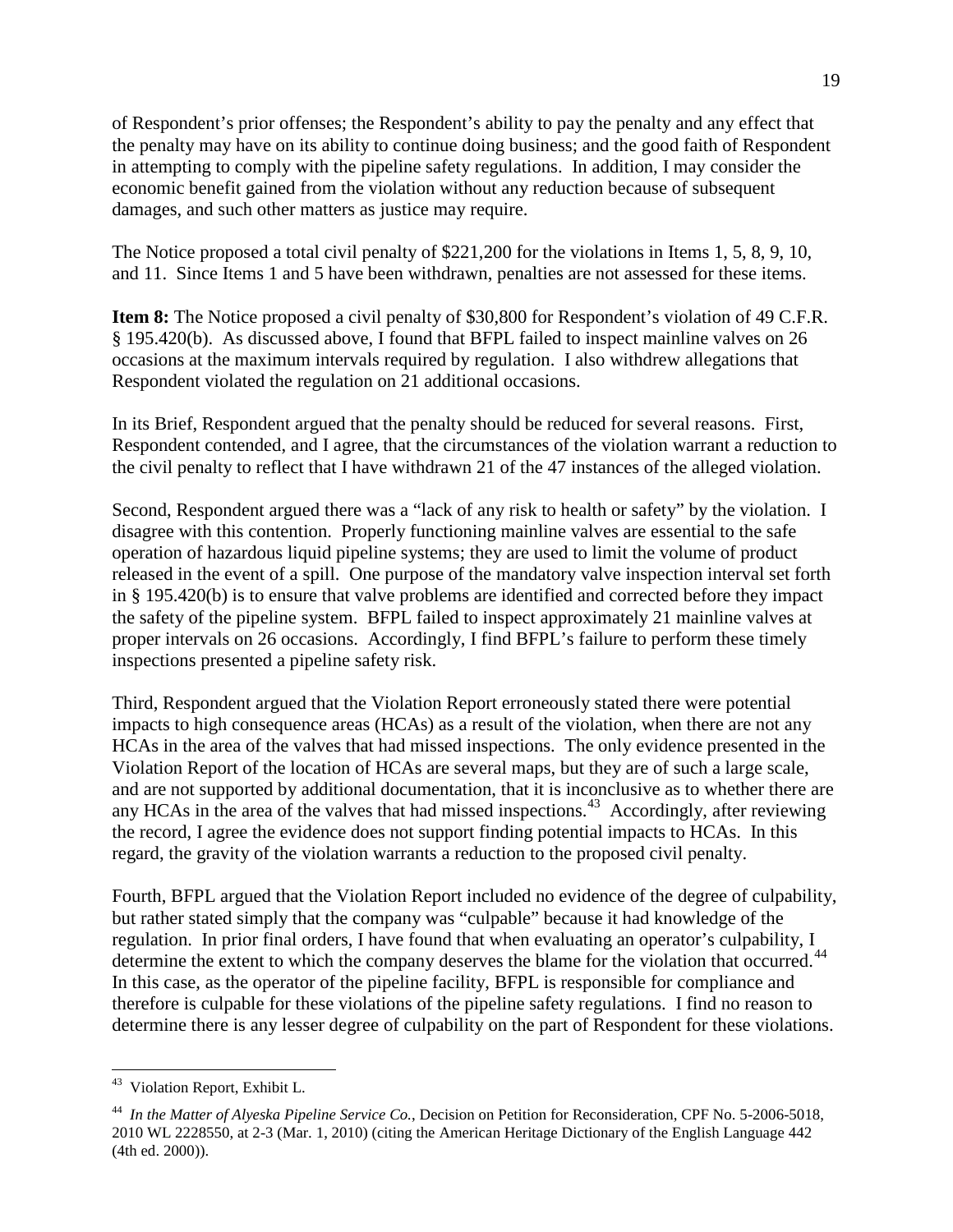Fifth, Respondent argued that it had demonstrated good faith in attempting to achieve compliance, as the company had implemented a "vigorous valve inspection program, that [the missed inspections] were isolated occurrences, and most importantly that a majority of the valves at issue in fact were inspected."<sup>45</sup> While Respondent may have performed other valve inspections in a timely manner, the numerous instances of missed valve inspections in this case preclude any penalty reduction for good faith in attempting to achieve compliance.

Sixth, Respondent contested the statement in the Violation Report that "BFPL has a poor record of compliance with Part 195 requirements," since there was no finding that BFPL previously violated this regulation. In prior final orders, I have found that "[w]hile a repeat violation of the exact same regulatory section is certainly the most acute example of a prior offense, I am not precluded from considering [a respondent's] overall compliance history, including all previous violations of the pipeline safety regulations regardless of regulatory section number.<sup>[46](#page-20-1)</sup> Accordingly, when evaluating BFPL's history of prior offenses, "I may consider not only instances of past violations of the same regulation, but also the company's history of other offenses, such as prior violations of other regulations, the extent to which such violations resulted in civil penalties, and whether corrective action was necessary."<sup>47</sup>

With regard to history of prior offenses, the Violation Report cited three prior enforcement actions issued against BFPL in the five-year period preceding the Notice in this case. In the prior enforcement actions, Respondent was found to have committed approximately 11 violations of the pipeline safety regulations, requiring the agency to order specific corrective measures to ensure compliance. In addition, those violations resulted in more than \$90,000 in civil penalties. Accordingly, I have weighed Respondent's history of prior offenses and find that when viewed as a whole, it supports the proposed penalty and does not warrant any reduction.

Finally, BFPL argued the penalty should be reduced to reflect relatively lower penalty assessments in other PHMSA enforcement actions. Specifically, Respondent cited a previous final order in which PHMSA assessed a lower penalty against a different operator for failing to inspect and test nine mainline valves in violation of  $\S$  195.420(b).<sup>[48](#page-20-3)</sup>

PHMSA sets civil penalties by applying the statutory assessment criteria on a case-by-case basis. Given the unique facts of each offense, operating conditions of each pipeline, an operator's individual compliance history, how the violation was discovered, its duration, whether the operator made a good faith effort to comply with the regulation prior to the inspection, and whether there was any immediate or potential safety or environmental impacts, it is not uncommon for there to be some variance in the penalties assessed for different operators' violation of the same code section. This fact-sensitive approach is consistent with PHMSA's largely performance-based regulatory scheme, which involves the consideration of risk factors

<span id="page-20-0"></span> $45$  Brief at 12.

<span id="page-20-1"></span><sup>46</sup> *Alyeska Pipeline Service Co.*, CPF No. 5-2006-5018, at 3. *See also* 49 U.S.C. § 60122(b)(2)(B) and 49 C.F.R. § 190.225(b)(2), which authorizes PHMSA to consider such other matters as justice may require in determining the amount of a civil penalty.

<span id="page-20-2"></span><sup>47</sup> *Alyeska Pipeline Service Co.*, CPF No. 5-2006-5018, at 3.

<span id="page-20-3"></span><sup>48</sup> *See In the Matter of Texas Eastern Petroleum Products Co.*, Final Order, CPF No. 3-2004-5027, 2006 WL 3825327 (Jan. 3, 2006).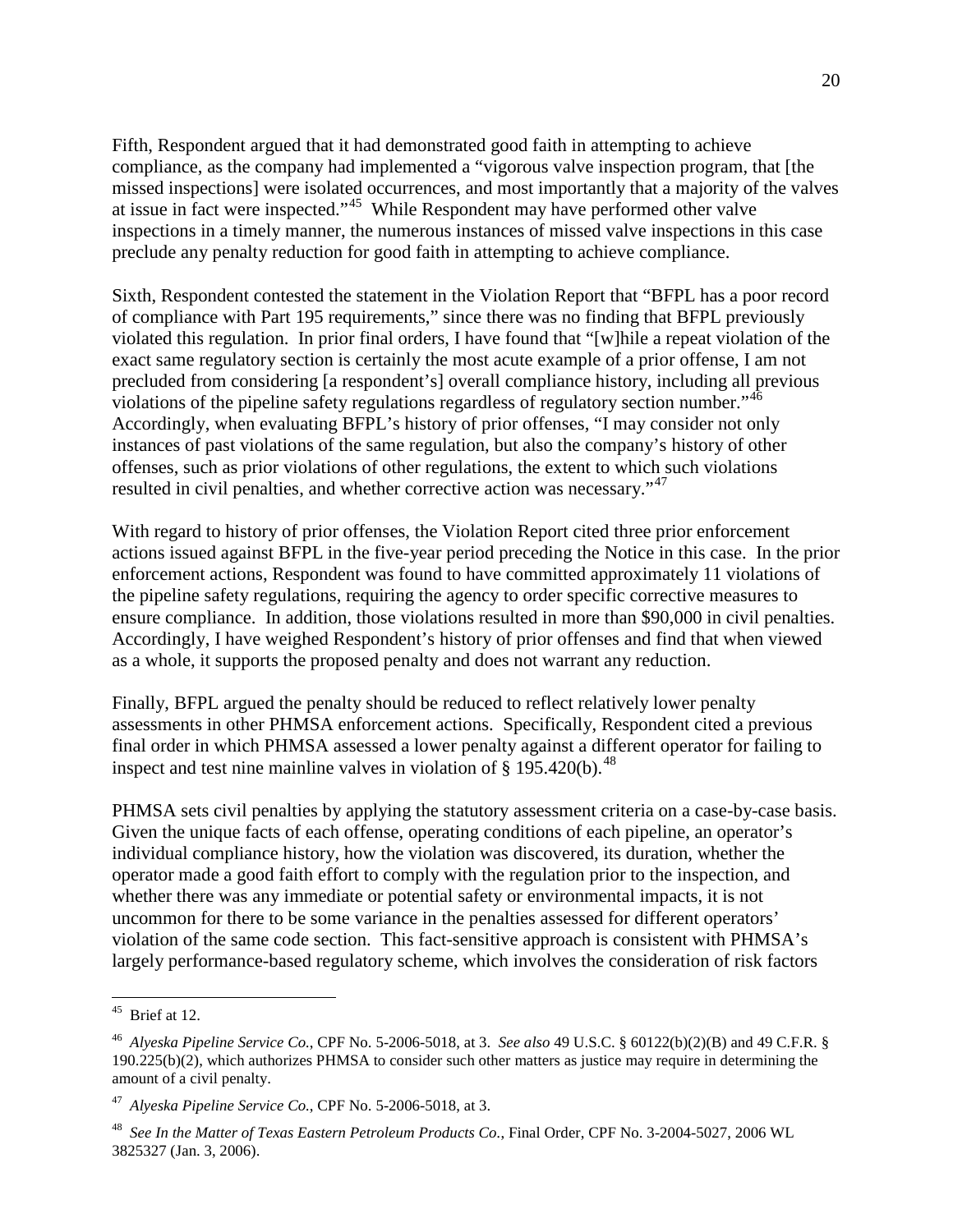and complexities unique to each pipeline system. Moreover, PHMSA has found it appropriate to increase many of its civil penalties over the years, including those for violations of § 195.420(b).<sup>49</sup> Therefore I do not find this is a reason to reduce the penalty in light of the other assessment criteria.

Accordingly, having reviewed the record and considered the assessment criteria, I assess Respondent a reduced civil penalty of \$15,800 for its violation of § 195.420(b).

**Item 9:** The Notice proposed a civil penalty of \$62,100 for Respondent's violation of 49 C.F.R. § 195.428(a). As discussed above, I found that BFPL failed to inspect and test station pressure limiting devices at the Hwy 450 Station, Seiler Station, Sussex Pump Station, and Guernsey Terminal. I have withdrawn the allegations with regard to the Donkey Creek station.

In its Response and Brief, Respondent argued that the penalty should be reduced for several reasons. First Respondent contended, and I agree, that the circumstances of the violation warrant a reduction to the civil penalty to reflect that I have withdrawn the allegations of violation with regard to the Donkey Creek station.

Second, Respondent argued "there was no risk of harm to the environment or to public safety" from the violation. I disagree with this assertion, however. Properly functioning pressure control equipment provides critical protection against pipeline system failures caused by overpressure. Regular inspections of overpressure protection devices allow operators to identify and repair problems before more serious incidents occur, such as pipeline system failures. In fact, pipeline failures are known to have occurred as a direct result of a pipeline operator failing to perform regular inspections under this regulation.<sup>50</sup> Accordingly, I find BFPL's failure to perform such inspections presented a pipeline safety risk.

Third, Respondent contested the statements in the Violation Report that suggested the violations "could potentially impact" populated and ecological HCAs, including the North Platte River. Specifically, BFPL argued with regard to Highway 450 and Sussex stations that there are no HCAs that could be affected. At Guernsey terminal, Respondent contended that it would not be possible to experience an overpressure situation. Respondent also introduced as Exhibit 22 spill modeling data related to the North Platte River, which the company argued proves that a spill could not impact the river. Respondent did not discuss Seiler Station specifically. After reviewing the record, I find there is an absence of conclusive evidence of potential impacts to HCAs by this noncompliance. In this regard, the gravity of the violation warrants a reduction to the proposed civil penalty.

Fourth, BFPL argued that the Violation Report included no evidence of any degree of culpability, but rather stated the company was "culpable" simply because it had knowledge of the regulation. For the same reasons expressed in Item 8, as operator of the pipeline, BFPL is responsible for compliance and therefore is culpable for these violations of the pipeline safety

<span id="page-21-0"></span> <sup>49</sup> *See, e.g., In the Matter of Nustar Logistics, L.P., F/K/A Valero Logistics Operations, L.P.*, CPF No. 4-2005-5048, 2009 WL 1211363 (Mar. 11, 2009) (assessing a civil penalty of \$105,000 for violation of § 195.420(b)).

<span id="page-21-1"></span><sup>50</sup> *See, e.g.*, *In the Matter of Jayhawk Pipeline, LLC*, Final Order, CPF No. 3-2008-5006, 2010 WL 5761106 (Dec. 16, 2010).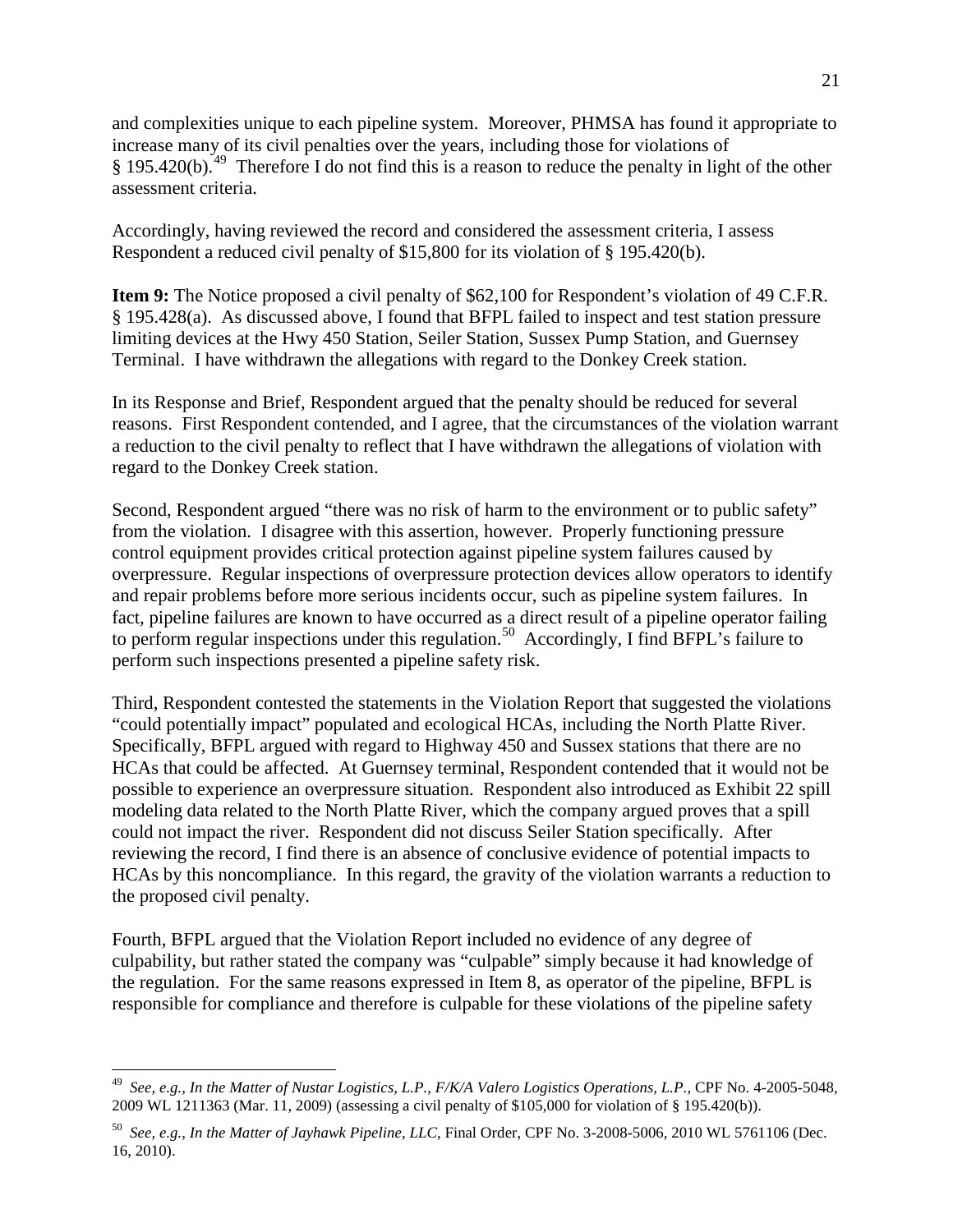regulations. I find no reason to determine there is any lesser degree of culpability on the part of Respondent for these violations.

Fifth, Respondent contested the statement in the Violation Report that "BFPL has a poor record of compliance with Part 195 requirements," since there was no finding that BFPL previously violated this regulation. For the same reasons expressed in Item 8, I find that when viewed as a whole, Respondent's history of prior offenses support the proposed penalty and do not warrant any reduction. Furthermore, the Violation Reported confirmed that Respondent has previously been found in violation of this specific regulation.<sup>[51](#page-22-0)</sup>

Sixth, Respondent argued the proposed penalty "does not reflect the good faith efforts of BFPL to comply, including corrective measures already implemented."<sup>[52](#page-22-1)</sup> I do not find evidence in the record, however, that BFPL took corrective measures to achieve compliance. Regardless, corrective measures taken after the violation has already been identified by PHMSA do not warrant a penalty reduction.

Finally, BFPL argued the penalty should be reduced to reflect lower penalty assessments in prior cases. For the reasons stated above, it is appropriate for the civil penalties in this case to differ from prior cases given the unique facts of each case and that PHMSA has increased civil penalties over the years, including those for violations of  $\S$  195.428(a).<sup>[53](#page-22-2)</sup>

Accordingly, having reviewed the record and considered the assessment criteria, I assess Respondent a reduced civil penalty of \$42,000 for its violation of § 195.428(a).

**Item 10:** The Notice proposed a civil penalty of \$30,800 for Respondent's violation of 49 C.F.R. § 195.428(d). As discussed above, I found that BFPL failed to inspect and test the overfill protection systems at three breakout tanks.

In its Response, BFPL contested the penalty assessment "because it is inconsistent with enforcement in similar cases, is disproportionate to the nature and gravity of the alleged violation, and does not reflect the good faith efforts of BFPL to comply, including corrective measures already implemented, among other reasons."<sup>54</sup> At the hearing and in its Brief, BFPL did not further clarify these general arguments, but requested that PHMSA consider its practice of hand gauging as good faith efforts "to comply with the ultimate objectives of section  $195.428(d)$ ."<sup>[55](#page-22-4)</sup>

Respondent's violation of § 195.428(d) was not merely an inspection missed by several days, but rather an extended period of noncompliance. BFPL never inspected and tested the high level alarms at the three breakout tanks. Overfill protection systems provide crucial protection against spills and regular inspections and tests of such systems are key to ensuring that these systems

<span id="page-22-4"></span>55 Brief at 18.

<span id="page-22-0"></span> <sup>51</sup> Violation Report at 23. *See In the Matter of Belle Fourche Pipeline Co.*, Final Order, CPF No. 5-2004-5010, at 5 (Dec. 11, 2006).

<span id="page-22-1"></span> $52$  Response at 11.

<span id="page-22-2"></span><sup>53</sup> For example, in *Jayhawk Pipeline*, CPF No. 3-2008-5006, cited above, PHMSA assessed a civil penalty of \$96,000 for violation of § 195.428(a).

<span id="page-22-3"></span><sup>54</sup> Response at 12-13.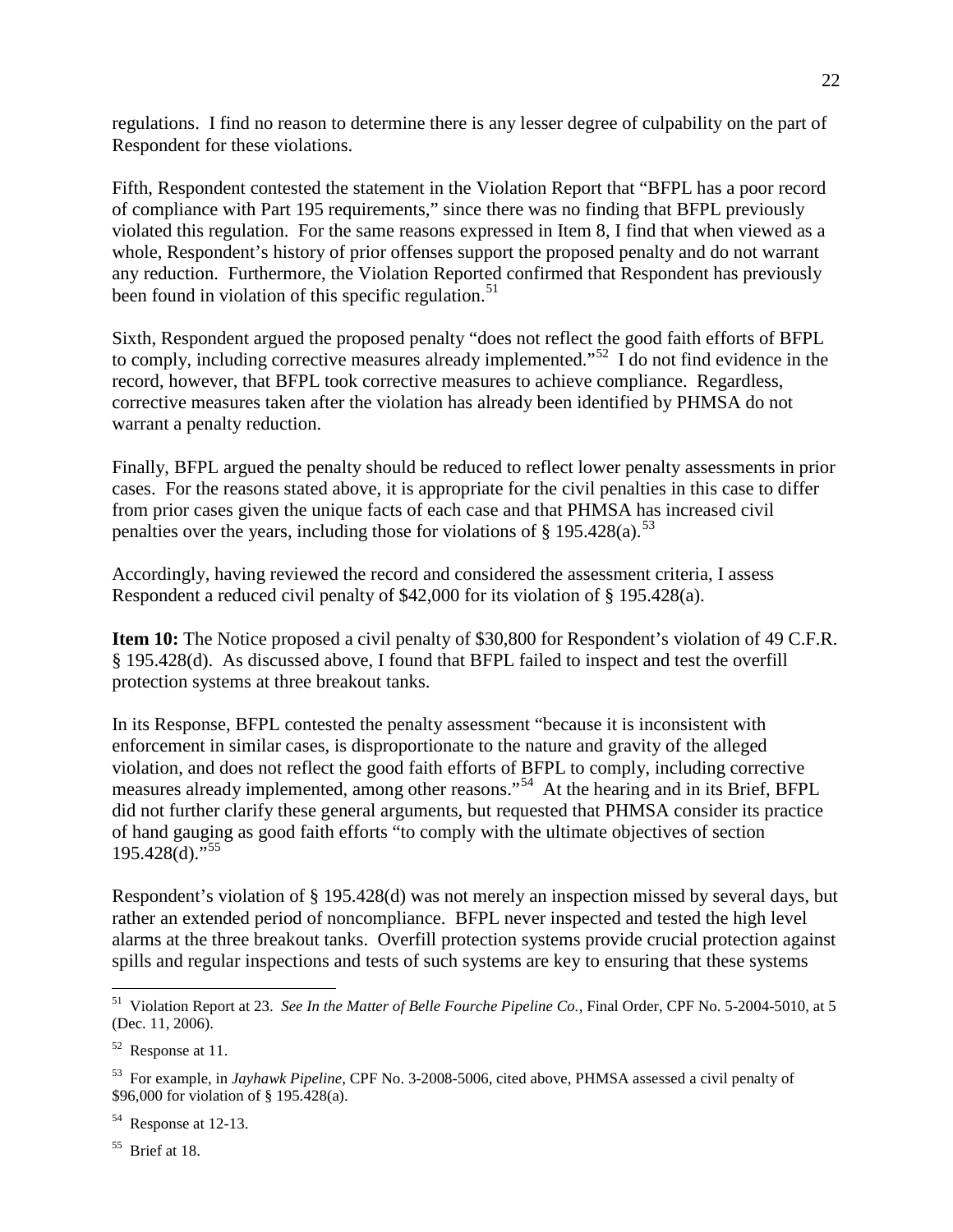operate properly. Accordingly, I find BFPL's failure to perform such inspections presented a pipeline safety risk, and that the civil penalty proposed is appropriate given the nature, circumstances and gravity of the violation. As the operator of the pipeline facility, BFPL is also culpable for this violation of the pipeline safety regulations.

With regard to BFPL's statement in its Response that the penalty is inconsistent with other enforcement cases, Respondent did not cite to any other enforcement cases. For the reasons stated above, I find it is appropriate for civil penalties to differ from one case to another given the unique facts of each case.

Finally, BFPL requested that PHMSA consider its practice of hand gauging as good faith efforts to comply with the "ultimate objectives" of the regulation. As noted above, hand gauging was performed to verify that tank level indicators on its SCADA system were accurate. The gauging did not actually test the overfill alarm devices to determine they were functioning properly. Moreover, there is no evidence in the record that Respondent undertook such hand gauging for the purpose of attempting to comply with § 195.428(d). Lastly, with regard to any "corrective measures already implemented," I do not find evidence in the record that BFPL took corrective measures to achieve compliance. Therefore I do not find such practice warrants a penalty reduction for good faith.

I have also weighed Respondent's history of prior offenses and find that when viewed as a whole, it supports the proposed penalty and does not warrant any reduction.

Accordingly, having reviewed the record and considered the assessment criteria, I assess Respondent a civil penalty of \$30,800 for its violation of § 195.428(d).

**Item 11:** The Notice proposed a civil penalty of \$43,300 for Respondent's violation of 49 C.F.R. § 195.432(b). As discussed above, I found that BFPL failed to perform an external inspection of the Sussex Breakout Tank at the required interval established by API Standard 653.

In its Response, BFPL contested the penalty assessment "because it is inconsistent with enforcement in similar cases, is disproportionate to the nature and gravity of the alleged violation, and does not reflect the good faith efforts of BFPL to comply, including corrective measures already implemented, among other reasons."[56](#page-23-0) At the hearing and in its Brief, however, BFPL did not further clarify these general arguments.

With regard to nature, circumstances, and gravity, I find Respondent's failure to inspect the physical integrity of its breakout tank at the proper interval to evaluate the suitability for continued service presented a risk to pipeline safety that supports the proposed civil penalty. As the operator of the pipeline facility, BFPL is culpable for this violation of the pipeline safety regulations.

For the reasons stated above, it is appropriate for civil penalties to differ from one case to another given the unique facts of each case. I have also weighed Respondent's history of prior offenses and find that when viewed as a whole, it supports the proposed penalty and does not warrant any

<span id="page-23-0"></span> <sup>56</sup> Response at 13.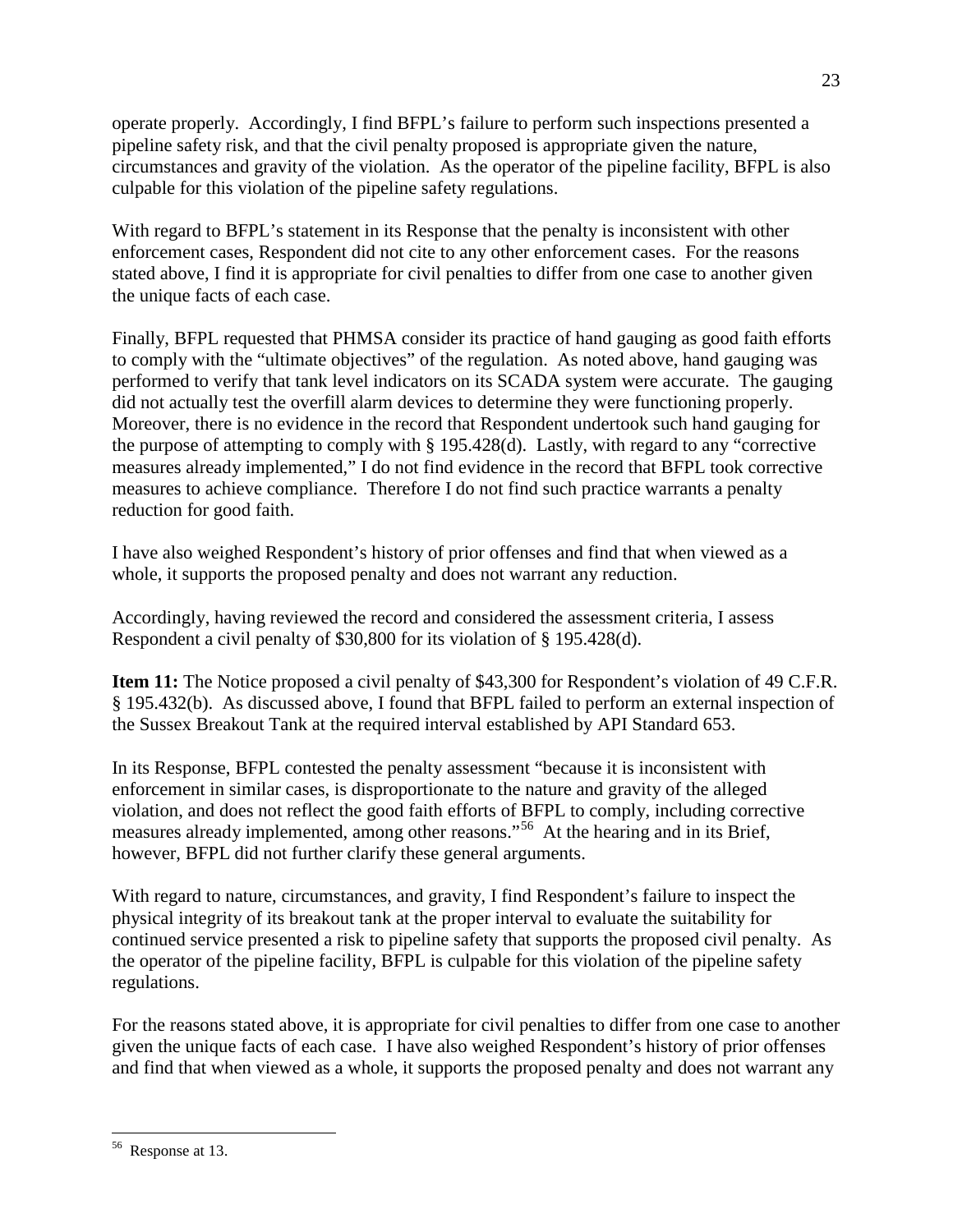reduction. Furthermore, the Violation Reported confirmed that Respondent has previously been found in violation of this regulation. $57$ 

Lastly, with regard to any "corrective measures already implemented," although Respondent has taken corrective measures to achieve compliance, such measures taken after the violation has already been identified by PHMSA do not warrant a penalty reduction.

Accordingly, having reviewed the record and considered the assessment criteria, I assess Respondent a civil penalty of \$43,300 for its violation of § 195.432(b).

In summary, having reviewed the record and considered the assessment criteria for each of the Items cited above, I assess Respondent a total civil penalty of **\$131,900**.

Respondent has not provided any evidence suggesting that Respondent is unable to pay the proposed civil penalty. Therefore, I find Respondent is able to pay the penalty without adversely affecting its ability to continue in business.

Payment of the civil penalty must be made within 20 days of receipt of this Final Order. Federal regulations (49 C.F.R. § 89.21(b)(3)) require this payment be made by wire transfer, through the Federal Reserve Communications System (Fedwire), to the account of the U.S. Treasury. Detailed instructions are contained in the enclosure. Questions concerning wire transfers should be directed to: Financial Operations Division (AMZ-341), Federal Aviation Administration, Mike Monroney Aeronautical Center, P.O. Box 269039, Oklahoma City, OK 73125; (405) 954- 8893.

Failure to pay the \$131,900 civil penalty will result in accrual of interest at the current annual rate in accordance with 31 U.S.C. § 3717, 31 C.F.R. § 901.9, and 49 C.F.R. § 89.23. Pursuant to those same authorities, a late penalty charge of six percent (6%) per annum will be charged if payment is not made within 110 days of service. Furthermore, failure to pay the civil penalty may result in referral of the matter to the Attorney General for appropriate action in a United States District Court.

## **COMPLIANCE ORDER**

The Notice proposed a compliance order with respect to Items 2, 3, 4, 6, 10, 11, 12, 13, and 14 in the Notice for the violations described above.

Since Items 3 and 6 have been withdrawn, the associated terms of the proposed compliance order are not included for those items.

With regard to the terms of the proposed compliance order associated with Items 2, 4 and 11, Respondent has taken the following actions to fulfill the terms of the proposed compliance order:

As proposed for **Item 2**, Respondent has developed a list of all relevant county sheriff departments, county fire departments, county emergency managers, and public officials

<span id="page-24-0"></span> <sup>57</sup> Violation Report at 23. *See In the Matter of Belle Fourche Pipeline Co.*, Final Order, CPF No. 5-2004-5010, at 5 (Dec. 11, 2006).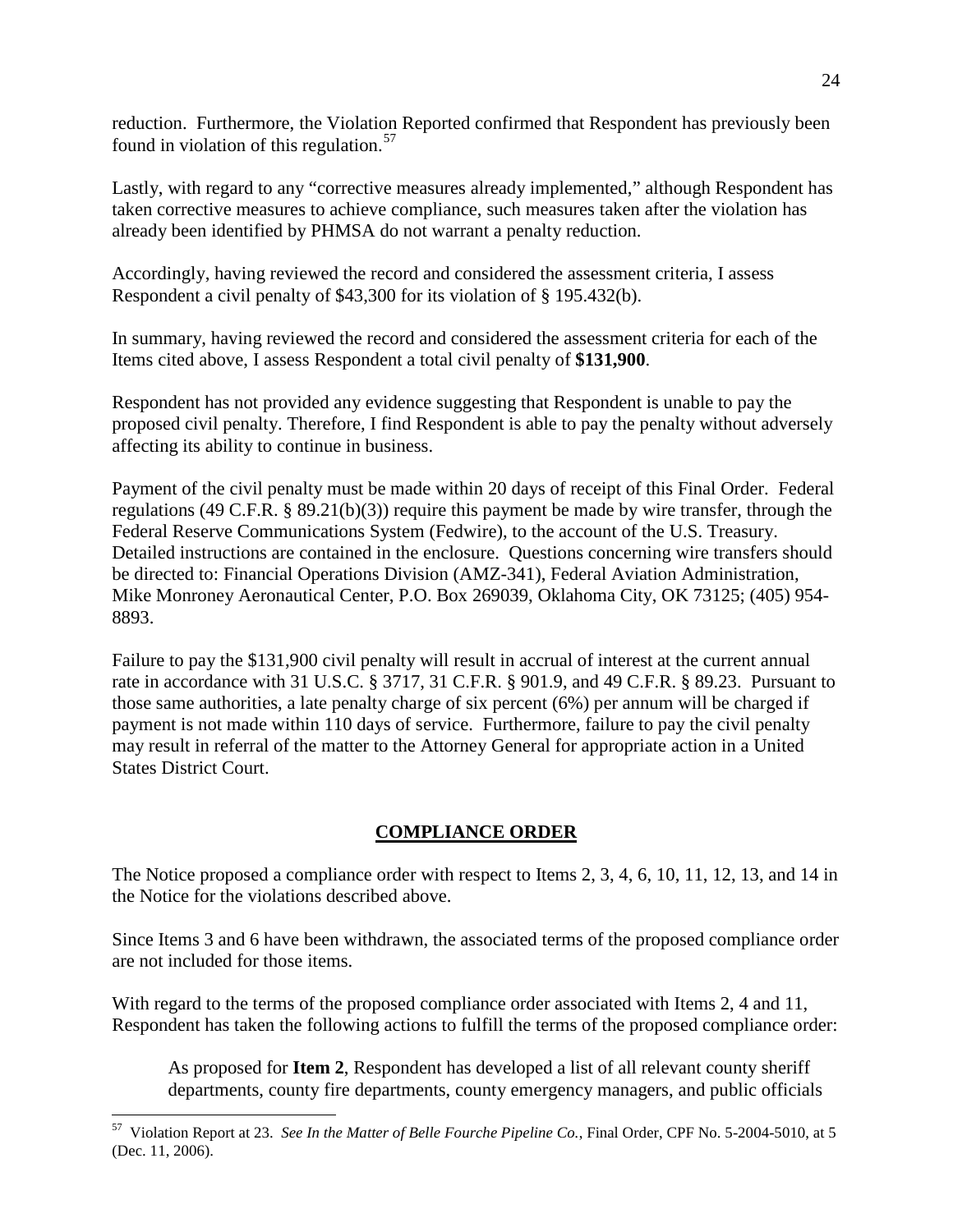requiring liaison. Respondent also became a member of the Wyoming Pipeline Association, which is a consortium of pipeline operators with a mission of improving public awareness including liaison with local responders.

As proposed for **Item 4**, Respondent has installed a pressure recording device at the Guernsey pump station.

As proposed for **Item 11**, Respondent has completed an API Standard 653 Internal Inspection of the Sussex diesel breakout tank.

Accordingly, since compliance has been achieved with respect to these violations, the compliance terms are not included in this Order.

With regard to the proposed compliance order associated with **Item 10**, BFPL contended in its Response that "certain alarms have been installed and are being tested," but provided no further explanation or documentation at the hearing or in its Brief that the company has inspected and tested the high level alarms specified in the proposed compliance order.<sup>58</sup>

With regard to the proposed compliance order associated with **Item 12**, BFPL did not provide any documentation of additional protection installed at the Donkey Creek Pump Station, Sussex Pump Station, and Sussex Breakout Tank.

With regard to the proposed compliance order associated with **Item 13**, BFPL contended in its Response and Brief that it had already performed a CIS in June-July 2009 and determined based on that study that no detrimental stray currents are impacting its facilities in the specified area.

After reviewing the referenced study, it appears that the purpose of the CIS was to evaluate cathodic protection levels and areas of coating damage. In Respondent's Exhibit 7, its thirdparty contractor states that it "was contracted to perform a close interval On/Off cathodic protection survey on the 12[-inch] Belle Fourche Pipeline as part of Belle Fourche Pipeline's ongoing integrity program." It is not evident from the record that the CIS constituted an interference study.

With regard to the proposed compliance order associated with **Item 14**, BFPL contended in its Response that "BFPL has initiated an investigation to determine if there are any additional steps necessary to mitigate the effects of internal corrosion," but provided no further explanation or documentation at the hearing or in its Brief regarding such an investigation.<sup>[59](#page-25-1)</sup>

Under 49 U.S.C. § 60118(a), each person who engages in the transportation of hazardous liquids by pipeline or who owns or operates a hazardous liquid pipeline facility is required to comply with the applicable safety standards established under chapter 601. Pursuant to the authority of 49 U.S.C. § 60118(b) and 49 C.F.R. § 190.217, Respondent is ordered to take the following actions to ensure compliance with the pipeline safety regulations applicable to its operations:

<span id="page-25-0"></span>Response at 12.

<span id="page-25-1"></span><sup>59</sup> Response at 16.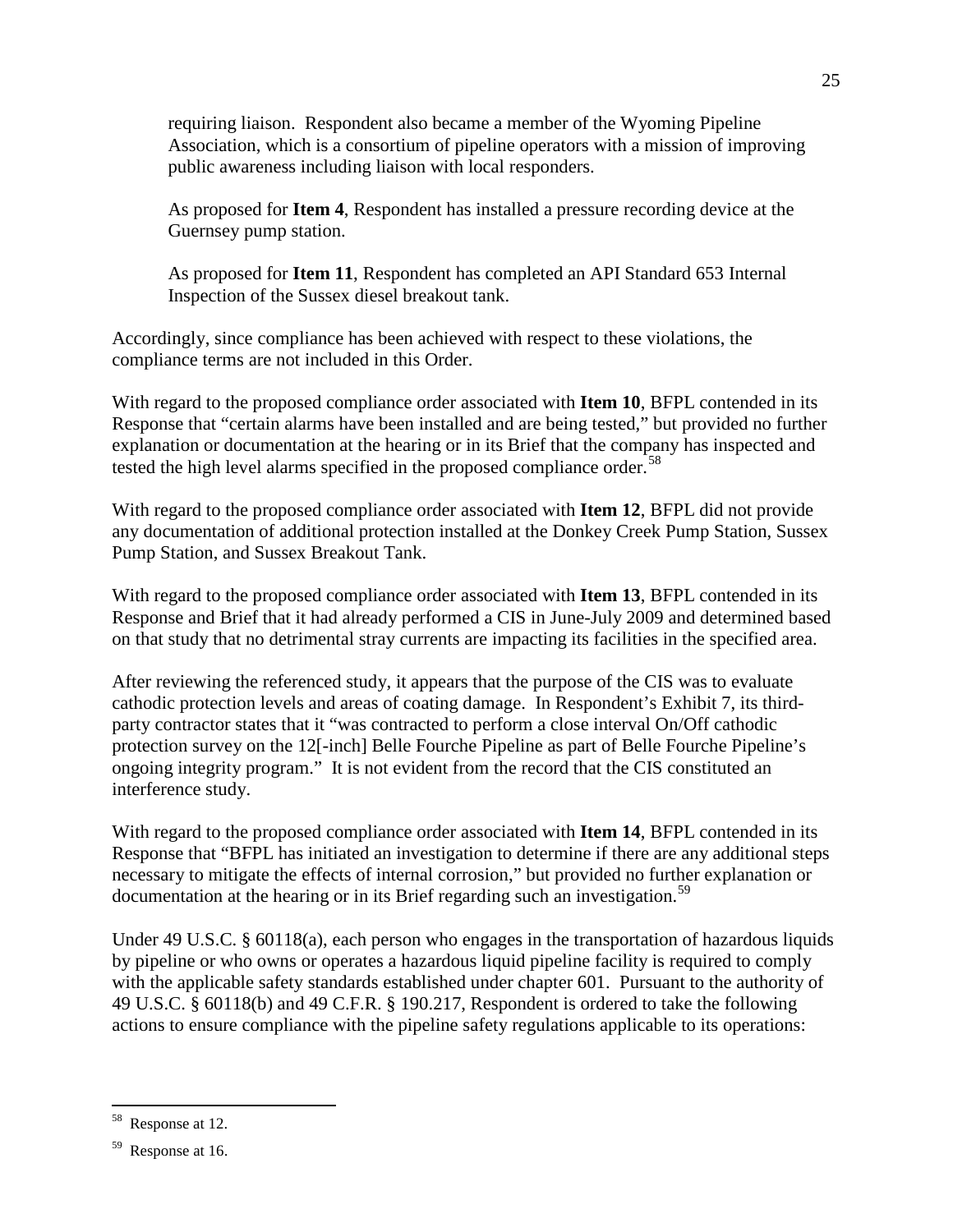- 1. With respect to the violation of § 195.428(d) (**Item 10**), BFPL must inspect and test the high level alarms on the following tanks: Sussex Pump Station Breakout Tank (BOT); Davis Station (Tank 74) BOT; and Hawk Point Terminal BOT.
- 2. With respect to the violation of § 195.436 (**Item 12**), BFPL must install adequate protection from vandalism and unauthorized entry for the Donkey Creek Pump Station, Sussex Pump Station, and Sussex Breakout Tank. The protection must consist of the following, unless BFPL can demonstrate an alternative method of protection that achieves the same or greater level of safety and security: security fencing that is a minimum of six feet high and includes a minimum of three strands of barbed wire above the fencing with appropriate warning signs and operator contact information installed on the fencing, and with gates that can be locked.
- 3. With respect to the violation of § 195.577(a) (**Item 13**), BFPL must perform an interference study on the Donkey Creek Pipeline between Guernsey station and Ft. Laramie station and remediate any stray currents that are found.
- 4. With respect to the violation of § 195.579(a) (**Item 14**), BFPL must conduct an investigation to determine if crude oil transported through its pipeline system has the ability to cause internal corrosion. If the results of the investigation warrant, BFPL must develop and follow procedures for appropriate remedial actions to mitigate the occurrence of internal corrosion.
- 5. BFPL must complete the actions required by this Compliance Order and submit documentation demonstrating compliance within 60 days following receipt of the Final Order. Documentation of compliance must be submitted to the Director, Western Region, Pipeline and Hazardous Materials Safety Administration, 12300 W. Dakota Ave. #110, Lakewood, CO 80228. Documentation may be submitted in an electronic format when feasible.
- 6. It is requested that BFPL maintain documentation of the safety improvement costs associated with fulfilling this Compliance Order and report the total cost to the Director in two categories: (a) total cost associated with preparation and revision of plans and procedures, and performance of studies and analyses; and (b) total cost associated with physical changes, if any, to the pipeline infrastructure, including replacements and additions.

The Director may grant an extension of time to comply with any of the required items upon a written request timely submitted by the Respondent demonstrating good cause for an extension.

Failure to comply with this Order may result in administrative assessment of civil penalties not to exceed \$100,000 for each violation for each day the violation continues or in referral to the Attorney General for appropriate relief in a district court of the United States.

## **WARNING ITEM**

In addition, with respect to Item 7, the Notice alleged a probable violation of Part 195 and specifically considered this to be a warning item. The warning was for: